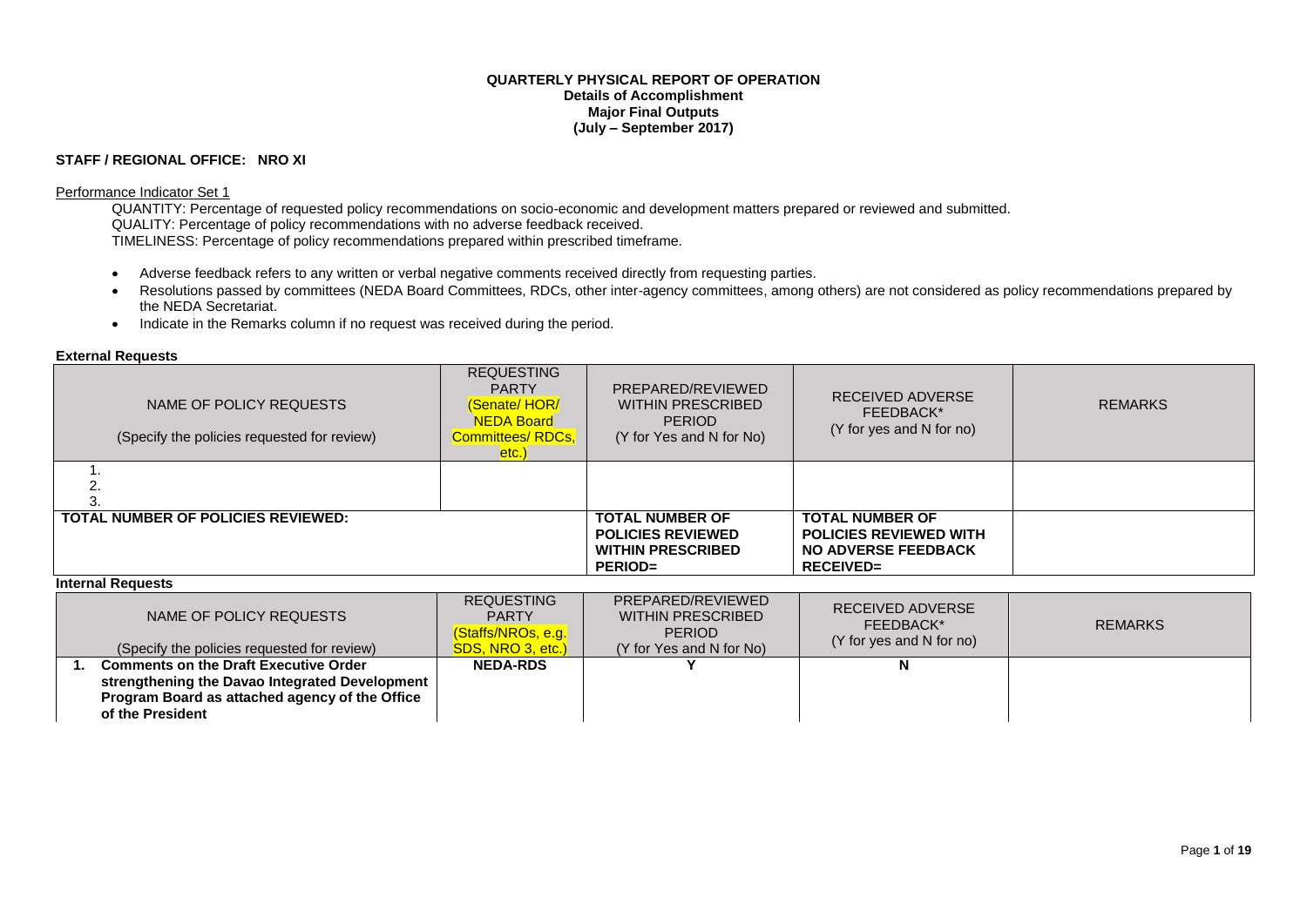| 2. | <b>Comments on the Draft Memorandum Circular</b><br>enjoining all government agencies to use brown | <b>NEDA-ANRES</b> |                                 |                               |  |
|----|----------------------------------------------------------------------------------------------------|-------------------|---------------------------------|-------------------------------|--|
|    | rice<br>Comments on House Bill 1189-Creation of the                                                | <b>NEDA-RDS</b>   |                                 | N                             |  |
| З. | <b>Mindanao River Basin Authority</b>                                                              |                   |                                 |                               |  |
|    | <b>National Government Rightsizing Program (Act)</b>                                               | NEDA-C.O.         |                                 |                               |  |
| 5. | <b>Proposed Bill to Strengthen NEDA</b>                                                            | NEDA-C.O.         |                                 |                               |  |
|    | <b>TOTAL NUMBER OF POLICIES REVIEWED: 2</b>                                                        |                   | <b>TOTAL NUMBER OF</b>          | <b>TOTAL NUMBER OF</b>        |  |
|    |                                                                                                    |                   | <b>POLICIES REVIEWED WITHIN</b> | <b>POLICIES REVIEWED WITH</b> |  |
|    |                                                                                                    |                   | <b>PRESCRIBED PERIOD=2</b>      | <b>NO ADVERSE FEEDBACK</b>    |  |
|    |                                                                                                    |                   |                                 | $RECEIVED = 2$                |  |

#### Performance Indicator Set 2

QUANTITY: Number of plans prepared/ updated.

QUALITY: PDP and RM submitted to the President and RDPs presented to or endorsed by the Regional Development Councils (RDCs). TIMELINESS: Plans prepared/ updated within schedule.

| NAME OF PLAN DOCUMENT                                                                                                           | DATE OF SUBMISSION/PRESENTATION TO<br>THE NEDA BOARD / RDCs                                                 | PLANS PREPARED AND<br><b>FINALIZED WITHIN SCHEDULE</b><br>(Y for yes and N for no) | <b>REMARKS</b> |
|---------------------------------------------------------------------------------------------------------------------------------|-------------------------------------------------------------------------------------------------------------|------------------------------------------------------------------------------------|----------------|
| l PDP 2017-2022 <mark>(c/o NPPS)</mark><br>1 RM 2017-2022 <mark>(c/o NPPS/MES)</mark><br>2.<br>15 RDPs with RM (c/o NROs)<br>3. | The Davao Regional Development Plan (DRDP),<br>2017-2022 was approved by the RDC XI on<br>December 13, 2016 |                                                                                    |                |
| <b>TOTAL NUMBER OF PLANS</b><br><b>PREARED: 17</b>                                                                              | TOTAL NUMBER OF PLANS SUBMITTED TO<br>THE NEDA BOARD AND THE RDCs =                                         | <b>TOTAL NUMBER OF PLANS</b><br><b>PREPARED/FINALIZED WITHIN</b><br>$SCHEDULE =$   |                |

## Q3 2017 (c/o NROs)

| LIST OF ADVOCACY ACTIVITIES ON THE RDPS<br>(specify the activities conducted) | DATE CONDUCTED                                                   | <b>PLACE</b> | <b>REMARKS</b>                                                                                                                          |
|-------------------------------------------------------------------------------|------------------------------------------------------------------|--------------|-----------------------------------------------------------------------------------------------------------------------------------------|
| Launching of the Davao Regional Development Plan<br>a.<br>(DRDP), 2017-2022   | <b>July 7, 2017</b>                                              | Davao City   | The Davao Region Development Plan<br>(DRDP), 2017-2022 was launched on<br>July 7, 2017 in Davao City and<br>advocacy materials provided |
|                                                                               |                                                                  |              |                                                                                                                                         |
| TOTAL NUMBER OF ADVOCACY ACTIVITIES ON THE<br>RDPs CONDUCTED = $1$            | <b>TOTAL NUMBER OF ADVOCACY</b><br><b>ACTIVITIES ON THE RDPS</b> |              |                                                                                                                                         |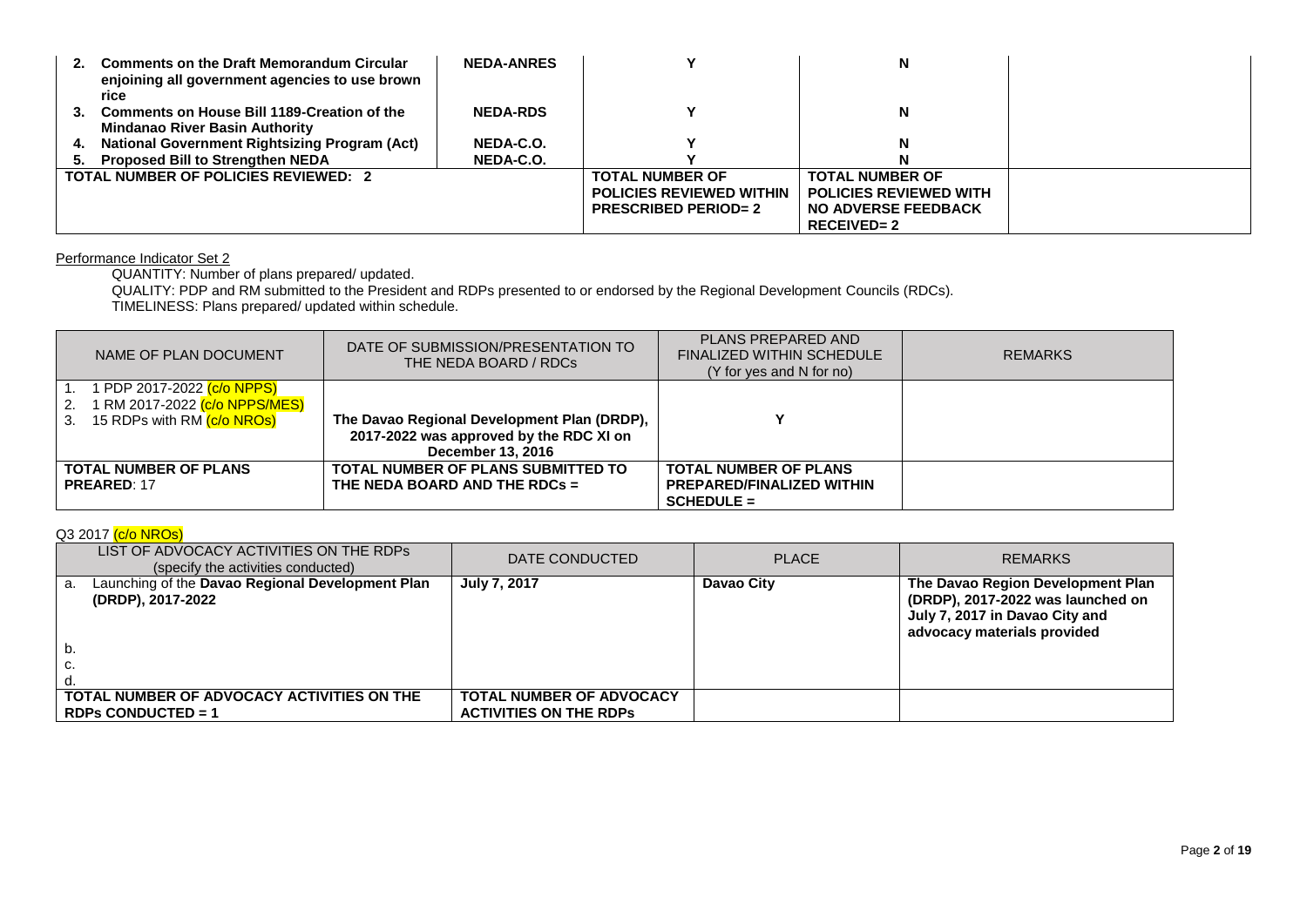| D WITHIN!<br><b>CONDUC</b><br>--<br>$\sim$<br><b>`HEDULE:</b><br>SUNE |  |
|-----------------------------------------------------------------------|--|
|                                                                       |  |

\*Indicate in the Remarks column if no activity was conducted during the period

## **MFO 2: TECHNICAL SUPPORT AND ADVISORY SERVICES**

#### Performance Indicator Set 1

QUANTITY: Number of meeting documents prepared.

QUALITY: Percentage of members who were satisfied with the completeness and accuracy of meeting documents prepared and released. TIMELINESS: Percentage of meeting documents released within the prescribed timeframe.

- The number of meeting documents refer to the number of minutes prepared.
- The minutes or highlights refer to the minutes or highlights of the previous meeting included in the agenda folder.
- The minutes or highlights of the meetings are the bases for identifying the members' satisfaction on the services provided by the Secretariat.
- Target schedule of release (based on standard set by the Committee/council or the concerned units) of the agenda folder as compared with the actual release (e.g. agenda folder released one day before the meeting).

| NAME OF<br><b>COMMITTEE/COUNCIL</b>                                                                                                                                  | <b>NUMBER OF</b><br><b>MEETINGS FOR</b><br>THE PERIOD | <b>NUMBER OF</b><br><b>MINUTES OF</b><br><b>MEETINGS</b><br>PREPARED | NUMBER OF<br><b>COMMITTEE</b><br><b>MEMBERS</b> | <b>NUMBER OF</b><br><b>COMMITTEE</b><br><b>MEMBERS</b><br><b>PRESENT</b><br>DURING THE<br><b>MEETING</b> | NO. OF<br><b>COMMITTEE</b><br><b>MEMBERS WHO</b><br><b>WERE SATISFIED</b><br>WITH THE<br><b>COMPLETENESS</b><br><b>AND ACCURACY</b><br>OF MEETING<br><b>DOCUMENTS</b> | <b>TARGET</b><br><b>SCHEDULE</b><br>OF RELEASE<br>OF MEETING<br><b>DOCUMENTS</b><br>(EITHER HARD<br><b>COPIES OR</b><br>THROUGH E-<br>MAIL) | <b>ACTUAL</b><br><b>RELEASE OF</b><br><b>MEETING</b><br><b>DOCUMENTS</b> | <b>MEETING</b><br><b>DOCUMENTS</b><br><b>RELEASED</b><br><b>WITHIN THE</b><br><b>PRESCRIBED</b><br><b>TIMEFRAME</b><br>(Y for Yes and<br>N for No) | <b>REMARKS</b> |
|----------------------------------------------------------------------------------------------------------------------------------------------------------------------|-------------------------------------------------------|----------------------------------------------------------------------|-------------------------------------------------|----------------------------------------------------------------------------------------------------------|-----------------------------------------------------------------------------------------------------------------------------------------------------------------------|---------------------------------------------------------------------------------------------------------------------------------------------|--------------------------------------------------------------------------|----------------------------------------------------------------------------------------------------------------------------------------------------|----------------|
| <b>NEDA Board</b><br>a.<br><b>NEDA Board</b><br>b.<br>Committees<br>ICC-TB<br><b>ICC-CC</b><br><b>INFRACOM</b><br>SDC.<br><b>CTRM</b><br><b>RDCom</b><br><b>NLUC</b> |                                                       |                                                                      |                                                 |                                                                                                          |                                                                                                                                                                       |                                                                                                                                             |                                                                          |                                                                                                                                                    |                |
| <b>RDCs</b><br>c.                                                                                                                                                    |                                                       |                                                                      |                                                 |                                                                                                          |                                                                                                                                                                       |                                                                                                                                             |                                                                          |                                                                                                                                                    |                |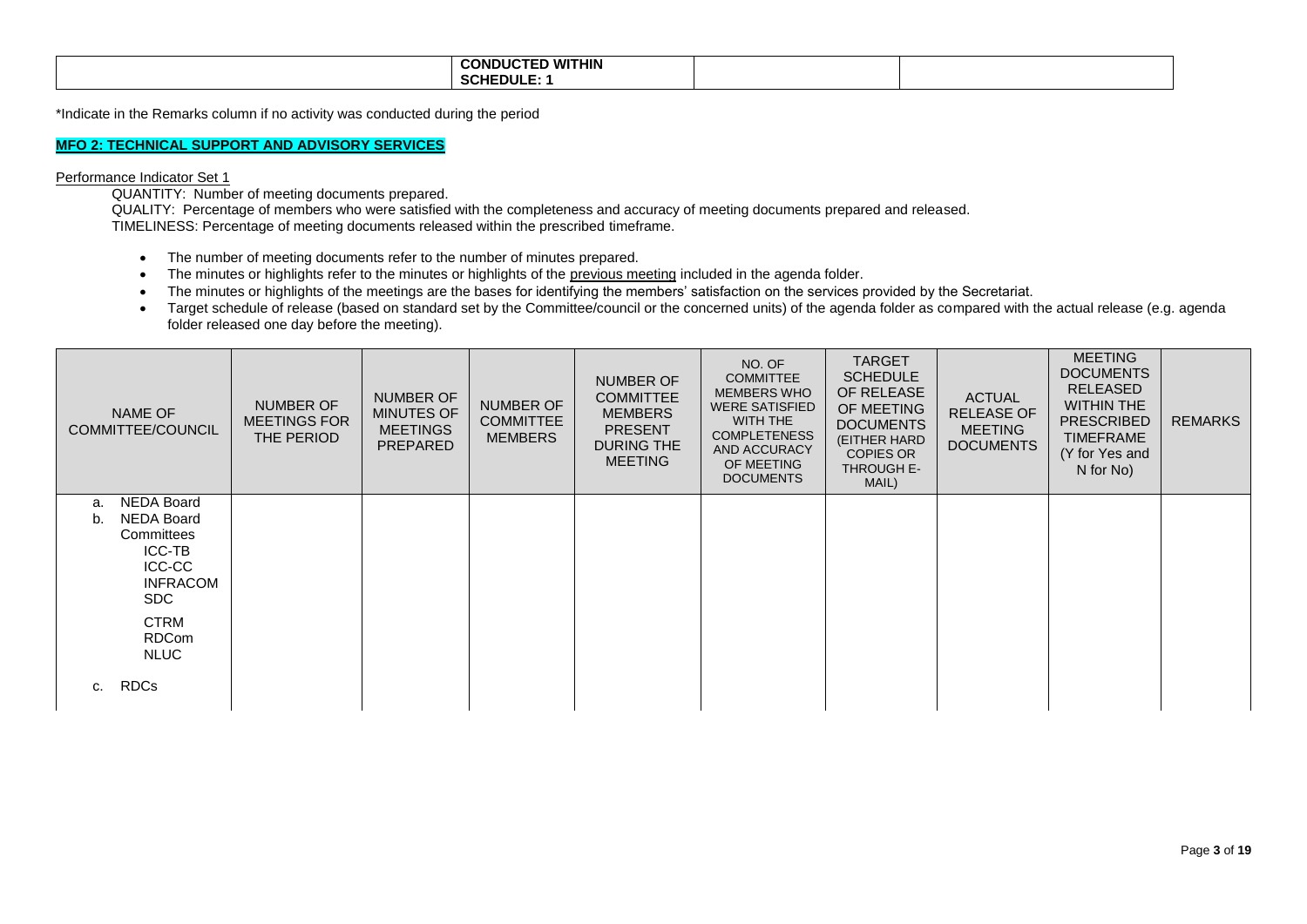| <b>NAME OF</b><br>COMMITTEE/COUNCIL           | <b>NUMBER OF</b><br><b>MEETINGS FOR</b><br>THE PERIOD | <b>NUMBER OF</b><br>MINUTES OF<br><b>MEETINGS</b><br>PREPARED | <b>NUMBER OF</b><br><b>COMMITTEE</b><br><b>MEMBERS</b> | <b>NUMBER OF</b><br><b>COMMITTEE</b><br><b>MEMBERS</b><br><b>PRESENT</b><br><b>DURING THE</b><br><b>MEETING</b> | NO. OF<br><b>COMMITTEE</b><br>MEMBERS WHO<br><b>WERE SATISFIED</b><br>WITH THE<br><b>COMPLETENESS</b><br>AND ACCURACY<br>OF MEETING<br><b>DOCUMENTS</b> | <b>TARGET</b><br><b>SCHEDULE</b><br>OF RELEASE<br>OF MEETING<br><b>DOCUMENTS</b><br>(EITHER HARD<br><b>COPIES OR</b><br>THROUGH E-<br>MAIL) | <b>ACTUAL</b><br><b>RELEASE OF</b><br><b>MEETING</b><br><b>DOCUMENTS</b> | <b>MEETING</b><br><b>DOCUMENTS</b><br><b>RELEASED</b><br><b>WITHIN THE</b><br><b>PRESCRIBED</b><br><b>TIMEFRAME</b><br>(Y for Yes and<br>N for No) | <b>REMARKS</b>                                                      |
|-----------------------------------------------|-------------------------------------------------------|---------------------------------------------------------------|--------------------------------------------------------|-----------------------------------------------------------------------------------------------------------------|---------------------------------------------------------------------------------------------------------------------------------------------------------|---------------------------------------------------------------------------------------------------------------------------------------------|--------------------------------------------------------------------------|----------------------------------------------------------------------------------------------------------------------------------------------------|---------------------------------------------------------------------|
| <b>Full Council</b><br>Sectoral<br>Committees | $\mathbf{1}$                                          | $\blacktriangleleft$                                          | 51 (reg.)<br>13 (SNVMs)                                | 42<br>10                                                                                                        | 95%<br>95%                                                                                                                                              | 1 day before<br>meeting                                                                                                                     | 1 day before<br>meeting                                                  | Y                                                                                                                                                  | 3rd Quarter<br><b>Meeting</b><br>conducted<br>on Sept. 8,<br>2017   |
| <b>SDC</b>                                    | $\mathbf 1$                                           | $\mathbf{1}$                                                  | 40                                                     | 30                                                                                                              | 100%                                                                                                                                                    | 1 day before<br>meeting                                                                                                                     | 1 day before<br>meeting                                                  | Y                                                                                                                                                  | 3rd Quarter<br><b>Meeting</b><br>conducted<br>on Aug.<br>23, 2017   |
| <b>IDC</b>                                    | $\mathbf{1}$                                          | $\mathbf{1}$                                                  | 15                                                     | 12                                                                                                              | 100%                                                                                                                                                    | 1 day before<br>meeting                                                                                                                     | 1 day before<br>meeting                                                  | Y                                                                                                                                                  | 3rd Qtr.<br><b>Meeting</b><br>conducted<br>on Aug.<br>30, 2017      |
| <b>MFC</b>                                    | $\mathbf{1}$                                          | $\mathbf{1}$                                                  | 35                                                     | 17                                                                                                              | 90%                                                                                                                                                     | 1 day before<br>meeting                                                                                                                     | 1 day before<br>meeting                                                  | Y                                                                                                                                                  | 3rd Quarter<br><b>Meeting</b><br>conducted<br>on August<br>25, 2017 |
| <b>DAC</b>                                    | $\mathbf 1$                                           | $\mathbf 1$                                                   | 37                                                     | 22                                                                                                              | 90%                                                                                                                                                     | 1 day before<br>meeting                                                                                                                     | 1 day before<br>meeting                                                  | Y                                                                                                                                                  | 3rd Quarter<br><b>Meeting</b><br>conducted<br>on August<br>25, 2017 |
| <b>EDC</b>                                    | $\mathbf{1}$                                          | $\mathbf{1}$                                                  | 32                                                     | 30                                                                                                              | 95%                                                                                                                                                     | 1 day before<br>meeting                                                                                                                     | 1 day before<br>meeting                                                  | Y                                                                                                                                                  | 3rd Quarter<br><b>Meeting</b>                                       |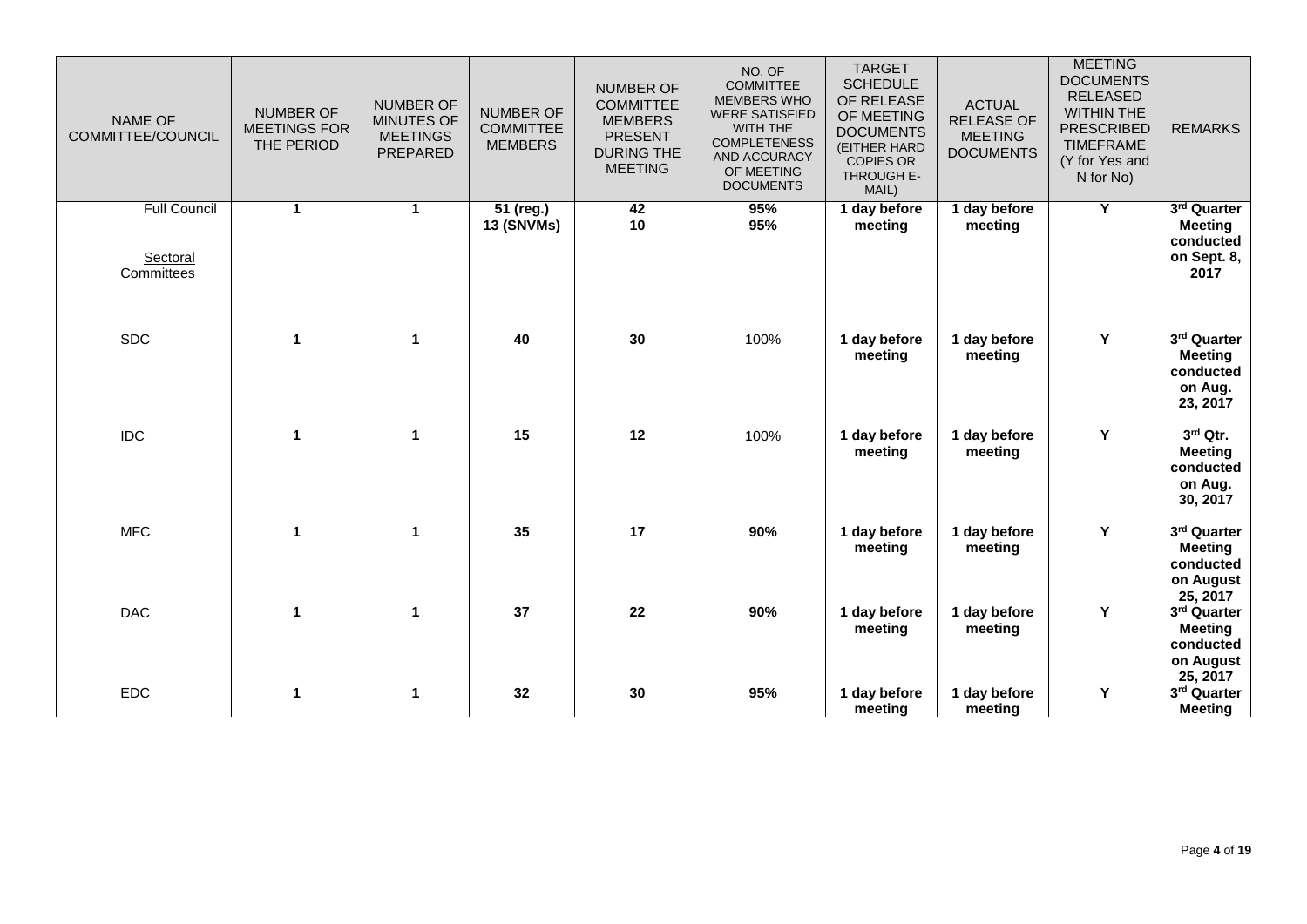| NAME OF<br>COMMITTEE/COUNCIL                                                                                                                                                | <b>NUMBER OF</b><br><b>MEETINGS FOR</b><br>THE PERIOD | <b>NUMBER OF</b><br><b>MINUTES OF</b><br><b>MEETINGS</b><br>PREPARED               | <b>NUMBER OF</b><br><b>COMMITTEE</b><br><b>MEMBERS</b> | <b>NUMBER OF</b><br><b>COMMITTEE</b><br><b>MEMBERS</b><br><b>PRESENT</b><br><b>DURING THE</b><br><b>MEETING</b>   | NO. OF<br><b>COMMITTEE</b><br><b>MEMBERS WHO</b><br><b>WERE SATISFIED</b><br>WITH THE<br><b>COMPLETENESS</b><br><b>AND ACCURACY</b><br>OF MEETING<br><b>DOCUMENTS</b> | <b>TARGET</b><br><b>SCHEDULE</b><br>OF RELEASE<br>OF MEETING<br><b>DOCUMENTS</b><br>(EITHER HARD<br><b>COPIES OR</b><br>THROUGH E-<br>MAIL) | <b>ACTUAL</b><br><b>RELEASE OF</b><br><b>MEETING</b><br><b>DOCUMENTS</b>    | <b>MEETING</b><br><b>DOCUMENTS</b><br><b>RELEASED</b><br><b>WITHIN THE</b><br><b>PRESCRIBED</b><br><b>TIMEFRAME</b><br>(Y for Yes and<br>N for No) | <b>REMARKS</b>                                                    |
|-----------------------------------------------------------------------------------------------------------------------------------------------------------------------------|-------------------------------------------------------|------------------------------------------------------------------------------------|--------------------------------------------------------|-------------------------------------------------------------------------------------------------------------------|-----------------------------------------------------------------------------------------------------------------------------------------------------------------------|---------------------------------------------------------------------------------------------------------------------------------------------|-----------------------------------------------------------------------------|----------------------------------------------------------------------------------------------------------------------------------------------------|-------------------------------------------------------------------|
| Other IACs<br>d.<br>MC-IHDC<br>IAC-Trade<br>in Services<br><b>EDC</b><br><b>PCSD</b><br><b>MICC</b><br><b>IATCP</b><br><b>INFRACOM-</b><br>SCW<br><b>PIO</b><br><b>NPMC</b> |                                                       |                                                                                    |                                                        |                                                                                                                   |                                                                                                                                                                       |                                                                                                                                             |                                                                             |                                                                                                                                                    | conducted<br>on Aug.<br>24, 2017                                  |
| <b>RPMC XI</b>                                                                                                                                                              | $\overline{1}$                                        | $\overline{1}$                                                                     | 4                                                      | $\overline{4}$                                                                                                    | 100%                                                                                                                                                                  | 1 day before<br>meeting                                                                                                                     | 1 day before<br>meeting                                                     | Y                                                                                                                                                  | 3rd Quarter<br><b>Meeting</b><br>conducted<br>on Aug.<br>29, 2017 |
|                                                                                                                                                                             |                                                       | <b>TOTAL NO.</b><br>OF MINUTES<br><b>OF</b><br><b>MEETINGS</b><br><b>PREPARED=</b> | <b>RELEASED =</b>                                      | % OF MEMBERS WHO WERE SATISFIED WITH<br>THE COMPLETENESS AND ACCURACY OF<br><b>MEETING DOCUMENTS PREPARED AND</b> |                                                                                                                                                                       |                                                                                                                                             | % OF MEETING DOCUMENTS RELEASED<br><b>WITHIN THE PRESCRIBED TIMEFRAME =</b> |                                                                                                                                                    |                                                                   |

\*indicate in the remarks if no meeting was conducted during the period

Performance Indicator Set 2

QUANTITY: Number of economic reports prepared.

QUALITY: Percentage of economic reports with no negative feedback received on completeness and accuracy of content/ information.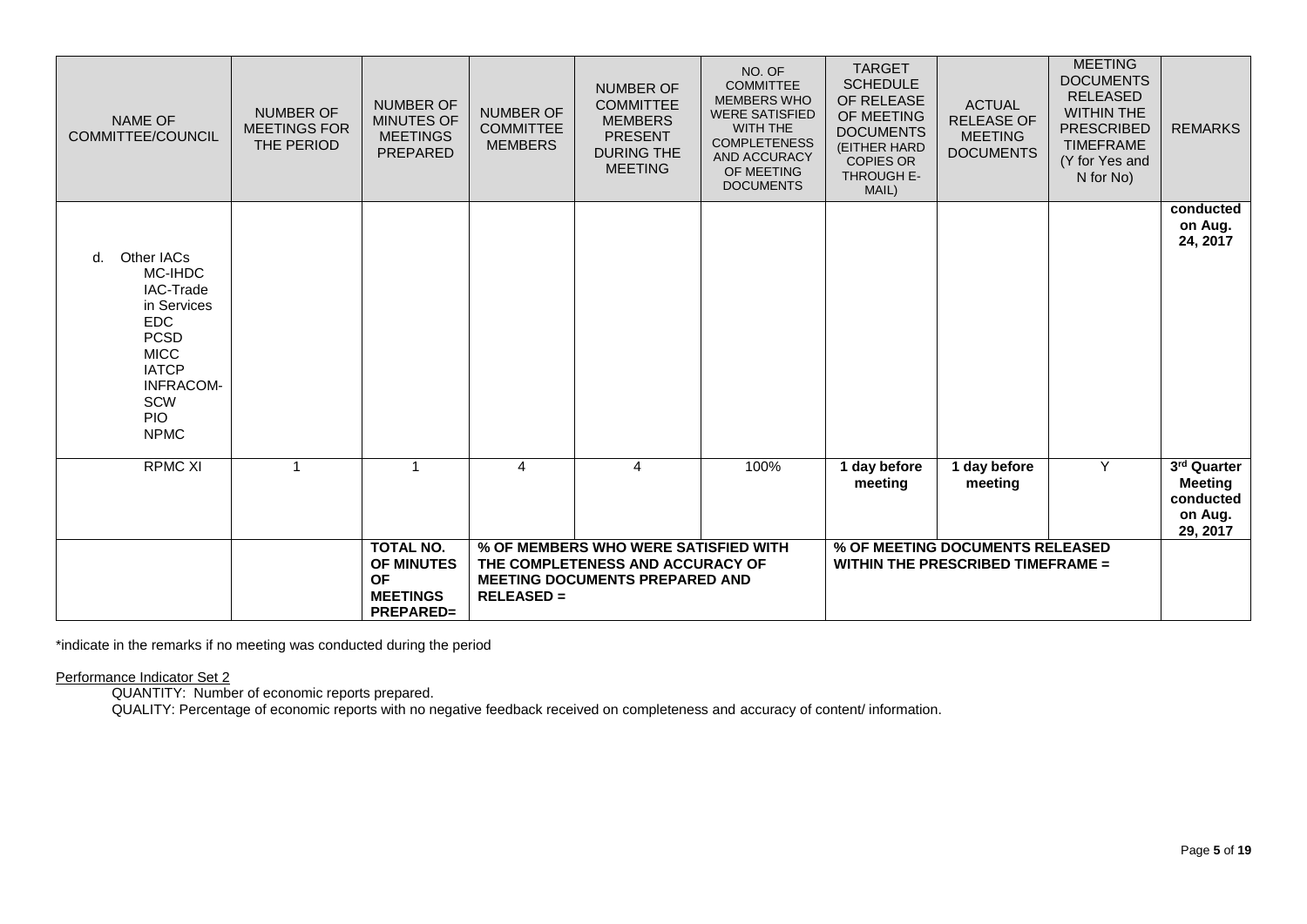TIMELINESS: Percentage of economic reports submitted to the President within prescribed timeframe.

## **c/o NPPS and TSIS**

|                                                                                              |                                  |                          |                                      |                          |                          |                                                     | <b>RECEIVED</b><br><b>NEGATIVE</b>                                                                                            |                                               | DATE OF SUBMISSION                                                    | <b>SUBMITTED</b>                                                                |                |
|----------------------------------------------------------------------------------------------|----------------------------------|--------------------------|--------------------------------------|--------------------------|--------------------------|-----------------------------------------------------|-------------------------------------------------------------------------------------------------------------------------------|-----------------------------------------------|-----------------------------------------------------------------------|---------------------------------------------------------------------------------|----------------|
| <b>MEMORANDA FOR THE</b><br>PRESIDENT ON THE<br><b>FOLLOWING</b><br><b>ECONOMIC REPORTS:</b> | 2017<br><b>TARGET</b><br>(TOTAL) | 2017 Q1<br><b>TARGET</b> | 2017 Q <sub>2</sub><br><b>TARGET</b> | 2017 Q3<br><b>TARGET</b> | 2017 Q4<br><b>TARGET</b> | 2017<br>Q3<br><b>ACCOMPL</b><br><b>ISHMENT</b><br>S | <b>FEEDBACK ON</b><br><b>COMPLETENESS</b><br>AND ACCURACY<br>OF CONTENT/<br><b>INFORMATION</b><br>(Y for yes and N for<br>no) | <b>TARGET DATE</b><br>OF<br><b>SUBMISSION</b> | <b>ACTUAL DATE</b><br>OF<br><b>SUBMISSION</b>                         | WITHIN THE<br><b>PRESCRIBED</b><br><b>PERIOD</b><br>(Y for Yes and<br>N for No) | <b>REMARKS</b> |
| <b>National Accounts</b><br>а.                                                               | 4                                |                          |                                      |                          |                          |                                                     |                                                                                                                               |                                               |                                                                       |                                                                                 |                |
| Trade<br>b.                                                                                  | 12                               | 3                        | 3                                    | 3                        | 3                        |                                                     |                                                                                                                               |                                               |                                                                       |                                                                                 |                |
| <b>Consumer Price</b><br>C.<br>Index                                                         | 12                               | 3                        | 3                                    | 3                        | 3                        |                                                     |                                                                                                                               |                                               |                                                                       |                                                                                 |                |
| Labor and<br>d.<br>Employment                                                                | 4                                |                          |                                      |                          | 1                        |                                                     |                                                                                                                               |                                               |                                                                       |                                                                                 |                |
| Integrated Survey of<br>е.<br>Selected Industries                                            | 12                               | 3                        | 3                                    | 3                        | 3                        |                                                     |                                                                                                                               |                                               |                                                                       |                                                                                 |                |
| Poverty                                                                                      |                                  |                          |                                      |                          |                          |                                                     |                                                                                                                               |                                               |                                                                       |                                                                                 |                |
| <b>TOTAL NUMBER OF</b><br><b>ECONOMIC REPORTS</b><br>$\equiv$                                | 45                               | 11                       | 12                                   | 11                       | 11                       |                                                     | $%$ OF<br><b>ECONOMIC</b><br><b>REPORTS WITH</b><br><b>NO NEGATIVE</b><br><b>FEEDBACK</b><br>$RECEIVED =$                     | $TIME =$                                      | % OF ECONOMIC REPORTS SUBMITTED TO<br>THE PRESIDENT WITHIN PRESCRIBED |                                                                                 |                |

## **c/o NROs**

|                                            |                                  |                          |                                      |                          |                          |                                                             | <b>RECEIVED</b><br><b>NEGATIVE</b>                                                                                     | DATE OF SUBMISSION                            |                                               | <b>SUBMITTE</b><br><b>D WITHIN</b>                                            |                |
|--------------------------------------------|----------------------------------|--------------------------|--------------------------------------|--------------------------|--------------------------|-------------------------------------------------------------|------------------------------------------------------------------------------------------------------------------------|-----------------------------------------------|-----------------------------------------------|-------------------------------------------------------------------------------|----------------|
| <b>REGIONAL ECONOMIC</b><br><b>REPORTS</b> | 2017<br><b>TARGET</b><br>(TOTAL) | 2017 Q1<br><b>TARGET</b> | 2017 Q <sub>2</sub><br><b>TARGET</b> | 2017 Q3<br><b>TARGET</b> | 2017 Q4<br><b>TARGET</b> | 2017<br>Q <sub>3</sub><br><b>ACCOMPLI</b><br><b>SHMENTS</b> | FEEDBACK ON<br><b>COMPLETENESS</b><br>AND ACCURACY<br>OF CONTENT/<br><b>INFORMATION</b><br>(Y for yes and N for<br>no) | <b>TARGET DATE</b><br>OF<br><b>SUBMISSION</b> | <b>ACTUAL DATE</b><br>OF<br><b>SUBMISSION</b> | THE.<br><b>PRESCRIB</b><br><b>ED PERIOD</b><br>(Y for Yes<br>and N for<br>No) | <b>REMARKS</b> |
| Regional Economic<br>Situationer           |                                  |                          |                                      |                          |                          |                                                             |                                                                                                                        |                                               |                                               |                                                                               |                |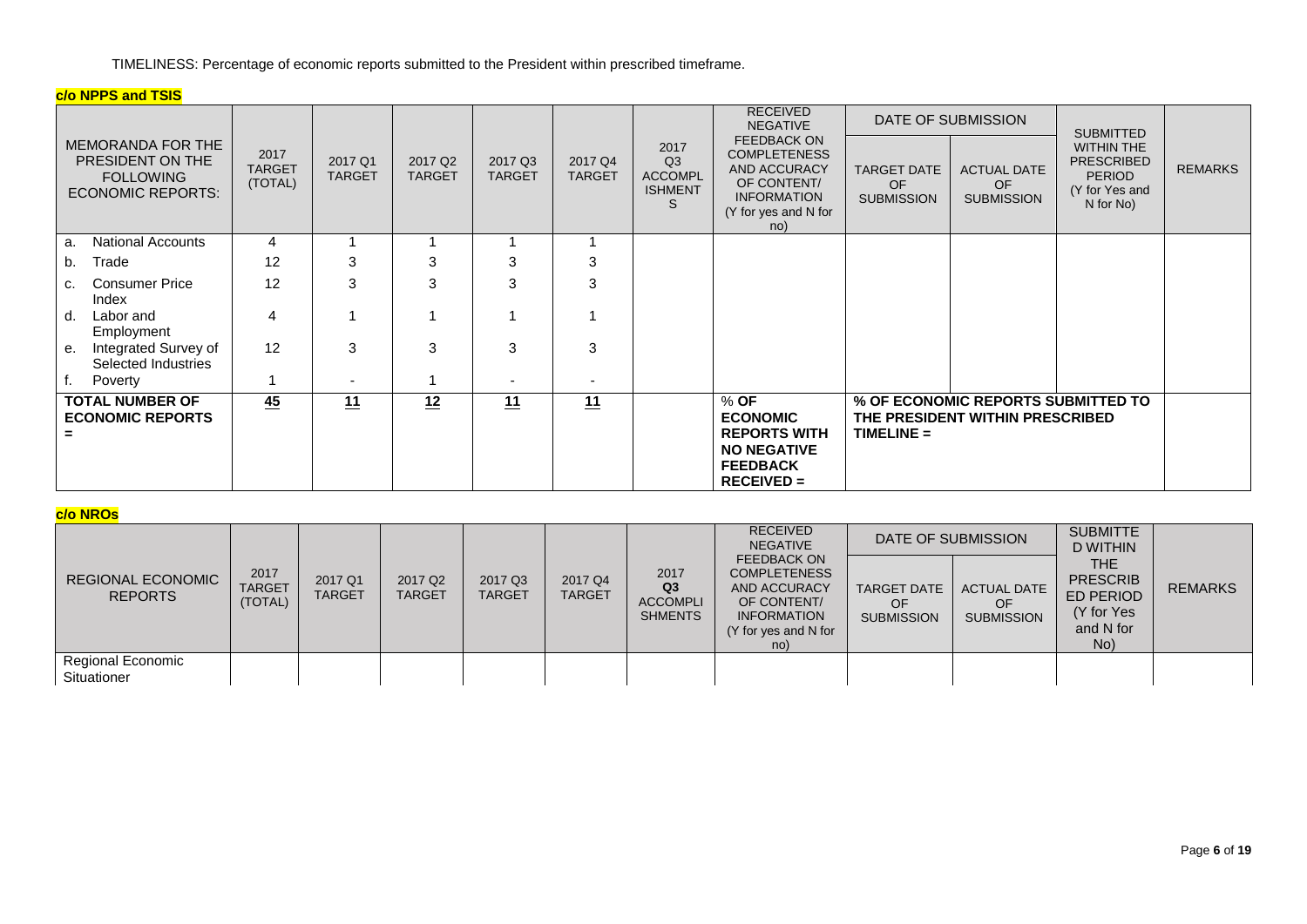| a. 2016 Annual RES                                       |   |                 |                        |                               |                        |                               |                                                                                                           |              |                                                                       | CY 2016<br><b>RES Report</b><br>was<br>submitted<br>during the<br>1 <sup>st</sup> Qtr 2017. |
|----------------------------------------------------------|---|-----------------|------------------------|-------------------------------|------------------------|-------------------------------|-----------------------------------------------------------------------------------------------------------|--------------|-----------------------------------------------------------------------|---------------------------------------------------------------------------------------------|
| <b>Quarterly RES</b><br>b.                               | 4 | (Annual<br>RES) | $(1^{ST}$ Qtr.<br>RES) | $(2^{ND}$ Qtr.<br><b>RES)</b> | $(3^{RD}$ Qtr.<br>RES) | (1 <sup>st</sup> Qtr)<br>RES) |                                                                                                           |              |                                                                       | <b>The First</b><br>Quarter<br><b>2017 RES</b><br>shall be<br>submitted<br>to NCO<br>ASAP.  |
| <b>TOTAL NUMBER OF</b><br><b>ECONOMIC REPORTS</b><br>$=$ |   |                 |                        |                               |                        |                               | $%$ OF<br><b>ECONOMIC</b><br><b>REPORTS WITH</b><br><b>NO NEGATIVE</b><br><b>FEEDBACK</b><br>$RECEIVED =$ | $TIMELINE =$ | % OF ECONOMIC REPORTS SUBMITTED<br>TO THE PRESIDENT WITHIN PRESCRIBED |                                                                                             |

## **MFO 3: INVESTMENT PROGRAMMING SERVICES**

Performance Indicator Set 1

QUANTITY: Number of public investment program documents prepared/ updated.

QUALITY: Public investment program documents presented to or endorsed by the appropriate inter-agency committees.

TIMELINESS: Percentage of public investment program documents prepared/ updated within schedule.

|    | <b>NAME OF</b><br><b>DOCUMENT</b> | 2017<br><b>TARGET</b><br>(TOTAL) | 2017 Q1<br><b>TARGET</b> | 2017 Q <sub>2</sub><br><b>TARGET</b> | 2017 Q3<br><b>TARGET</b> | 2017 Q4<br><b>TARGET</b> | <b>ACTUAL</b><br><b>ACCOMPLI</b><br><b>SHMENT</b> | <b>SUBMITTED TO</b><br><b>APPROPRIATE BODY /</b><br><b>DISCUSSED WITH</b><br><b>AGENCIES CONCERNED</b><br>$(Y \text{ or } N)$ | <b>DATE OF</b><br><b>SUBMITTED/</b><br><b>DISCUSSED</b> | <b>DOCUMENTS</b><br><b>PREPARED</b><br><b>WITHIN</b><br><b>SCHEDULE</b><br>$(Y \text{ or } N)$ | <b>REMARKS</b> |
|----|-----------------------------------|----------------------------------|--------------------------|--------------------------------------|--------------------------|--------------------------|---------------------------------------------------|-------------------------------------------------------------------------------------------------------------------------------|---------------------------------------------------------|------------------------------------------------------------------------------------------------|----------------|
| a. | PIP 2017-2022<br>(c/o PIS)        |                                  |                          | PIP 2017-<br>2022<br>submitted to    |                          |                          |                                                   |                                                                                                                               |                                                         |                                                                                                |                |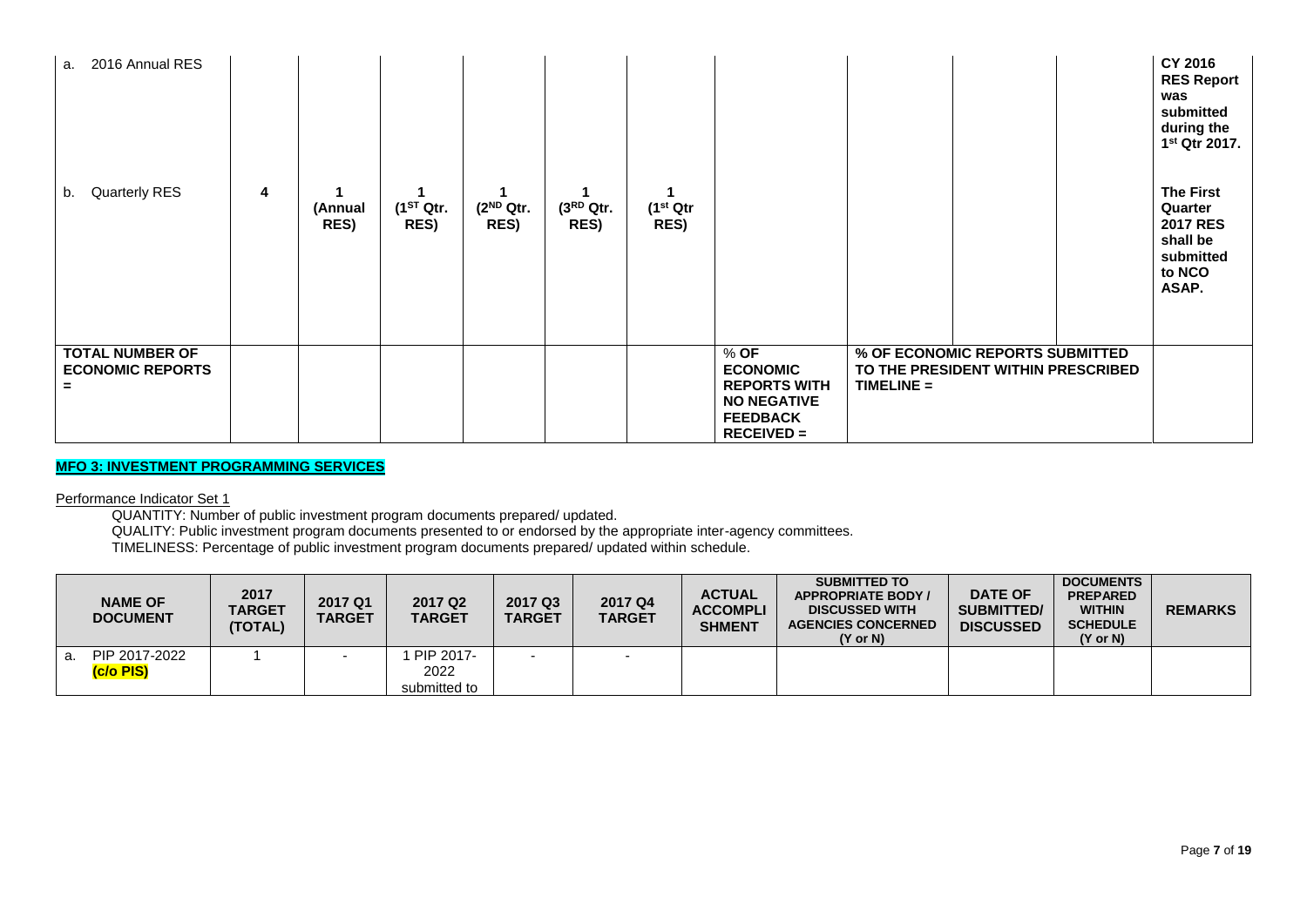|                                                                                                                |    | appropriate<br>body                                         |                          |                                                                      |                                              |                 |  |                                                                                                                           |
|----------------------------------------------------------------------------------------------------------------|----|-------------------------------------------------------------|--------------------------|----------------------------------------------------------------------|----------------------------------------------|-----------------|--|---------------------------------------------------------------------------------------------------------------------------|
| <b>Updated TRIP</b><br>$\mathsf{b}$ .<br>2018-2020 <mark>(c/o</mark><br>IS)                                    |    | 1 Updated<br><b>TRIP</b><br>presented to<br><b>INFRACOM</b> |                          |                                                                      |                                              |                 |  |                                                                                                                           |
| Updated TRIP<br>C.<br>2019-2021 <mark>(c/o</mark><br>IS)                                                       |    |                                                             |                          | 1 Updated<br>TRIP FY<br>2019-2021<br>presented to<br><b>INFRACOM</b> |                                              |                 |  |                                                                                                                           |
| RDIP 2017-2022<br>d.<br>(c/o NROs)                                                                             | 15 | $\overline{\phantom{0}}$                                    | $\overline{\phantom{a}}$ | 15 RDIPs<br>2017-2022<br>discussed with<br>agencies<br>concerned     | Davao<br>RDIP, 2017-<br>2022 for<br>printing | $\underline{Y}$ |  | Endorsed by<br>the RDC XI<br>through RDC<br>XI<br>Resolution<br>No.80, series<br>of 2016<br>dated<br>December<br>13, 2016 |
| <b>TOTAL NUMBER OF PUBLIC</b><br><b>INVESTMENT PROGRAM</b><br><b>DOCUMENTS PREPARED/</b><br><b>UPDATED: 18</b> |    | $\overline{2}$                                              | $\overline{\phantom{a}}$ | 16                                                                   |                                              |                 |  |                                                                                                                           |

Performance Indicator Set 2

QUANTITY: Percentage of submitted projects appraised.

QUALITY: Percentage of appraised projects presented to the ICC-Technical Board.

TIMELINESS: Percentage of projects appraised within prescribed timeframe.

| TITLE                                                                         | LEAD EVALUATING STAFF | DATE OF PRESENTATION TO ICC-TB/CC | <b>REMARKS</b> |  |  |  |  |  |  |  |  |
|-------------------------------------------------------------------------------|-----------------------|-----------------------------------|----------------|--|--|--|--|--|--|--|--|
| Official Development Assistance (ODA)/Locally-Funded Project (LFP) Financing: |                       |                                   |                |  |  |  |  |  |  |  |  |
|                                                                               |                       |                                   |                |  |  |  |  |  |  |  |  |
|                                                                               |                       |                                   |                |  |  |  |  |  |  |  |  |
|                                                                               |                       |                                   |                |  |  |  |  |  |  |  |  |
| Public-Private Partnership (PPP) Financing:                                   |                       |                                   |                |  |  |  |  |  |  |  |  |
|                                                                               |                       |                                   |                |  |  |  |  |  |  |  |  |
|                                                                               |                       |                                   |                |  |  |  |  |  |  |  |  |
|                                                                               |                       |                                   |                |  |  |  |  |  |  |  |  |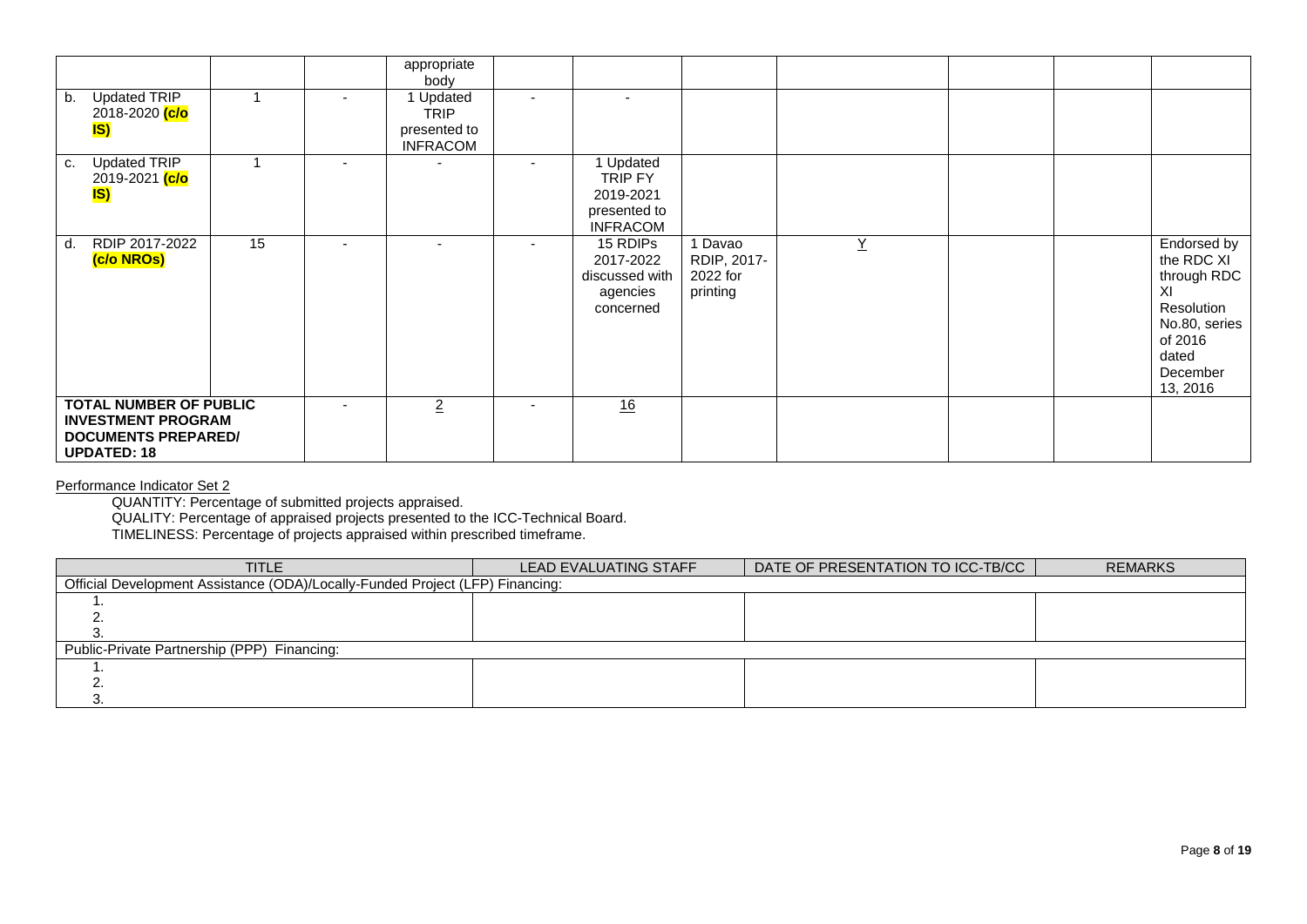| <b>TITLE</b>                                                                                                               | <b>LEAD EVALUATING STAFF</b> | DATE OF PRESENTATION TO ICC-TB/CC I | REMARKS |  |  |  |  |  |  |  |
|----------------------------------------------------------------------------------------------------------------------------|------------------------------|-------------------------------------|---------|--|--|--|--|--|--|--|
| Status Reports: (projects under NEDA Secretariat appraisal during the period, but have yet to be presented for ICC action) |                              |                                     |         |  |  |  |  |  |  |  |
|                                                                                                                            |                              |                                     |         |  |  |  |  |  |  |  |
|                                                                                                                            |                              |                                     |         |  |  |  |  |  |  |  |
| <b>TOTAL NUMBER OF PROJECTS =</b>                                                                                          |                              |                                     |         |  |  |  |  |  |  |  |
| $\left( -1 - \frac{N}{2} \right)$                                                                                          |                              |                                     |         |  |  |  |  |  |  |  |

#### **(c/o NCO Staffs and NROs)**

| LIST OF PROJECTS RECEIVED FOR APPRAISAL*                                 | LEAD<br><b>EVALUATING</b><br>STAFF/<br><b>OFFICE</b> | <b>PROPONENT</b><br><b>AGENCY</b>                      | Worth 2.5 billion<br>and above<br>(Y for yes and N<br>for No) | Evaluated within the<br>prescribed period<br>(Y for yes and N for No) | Presented to ICC-<br>TB.<br>(Y for yes and N for<br>no) | <b>REMARKS</b> |
|--------------------------------------------------------------------------|------------------------------------------------------|--------------------------------------------------------|---------------------------------------------------------------|-----------------------------------------------------------------------|---------------------------------------------------------|----------------|
| $Q3$ :                                                                   |                                                      |                                                        |                                                               |                                                                       |                                                         |                |
| 1. SAFE Philippines                                                      | NEDA-RDS                                             | <b>DILG</b>                                            | N                                                             |                                                                       | N (For presentation<br>to ICC-TB)                       |                |
| 2. Nationwide Fish Ports Project (NFPP) III-(Davao<br>Fish Port Complex) | NEDA-ANRES                                           | Philippine Fishport<br>Development<br>Authority (PFDA) |                                                               | $\checkmark$                                                          | N (For presentation<br>to ICC-TB)                       |                |
| TOTAL NUMBER OF PROJECTS APPRAISED =                                     |                                                      |                                                        |                                                               |                                                                       |                                                         |                |

\*Refers to projects with complete submission of documents/information from proponent agencies

## **MFO 4: MONITORING AND EVALUATION SERVICES**

Performance Indicator Set 1

QUANTITY: Official Development Assistance (ODA) Portfolio Review Report prepared and submitted.

QUALITY: Percentage of implementing agencies reviewed have confirmed ODA Portfolio Review Report findings.

TIMELINESS: ODA Portfolio Review Report submitted by the NEDA Secretariat to Congress on or before June 30 annually.

### **c/o MES (Q3 2017)**

| NAME OF DOCUMENT     | <b>QUANTITY</b> | LIST OF IMPLEMENTING<br>AGENCIES REVIEWED | AGENCIES WHICH CONFIRMED<br>THE REVIEW<br>(Y for Yes and N for No) | TARGET DATE OF<br><b>SUBMISSION</b> | ACTUAL DATE OF<br><b>SUBMISSION</b> | <b>REMARKS</b> |
|----------------------|-----------------|-------------------------------------------|--------------------------------------------------------------------|-------------------------------------|-------------------------------------|----------------|
| ODA Portfolio Review |                 |                                           |                                                                    | On or before June 30                |                                     |                |
| Report               |                 |                                           |                                                                    |                                     |                                     |                |
|                      |                 |                                           |                                                                    |                                     |                                     |                |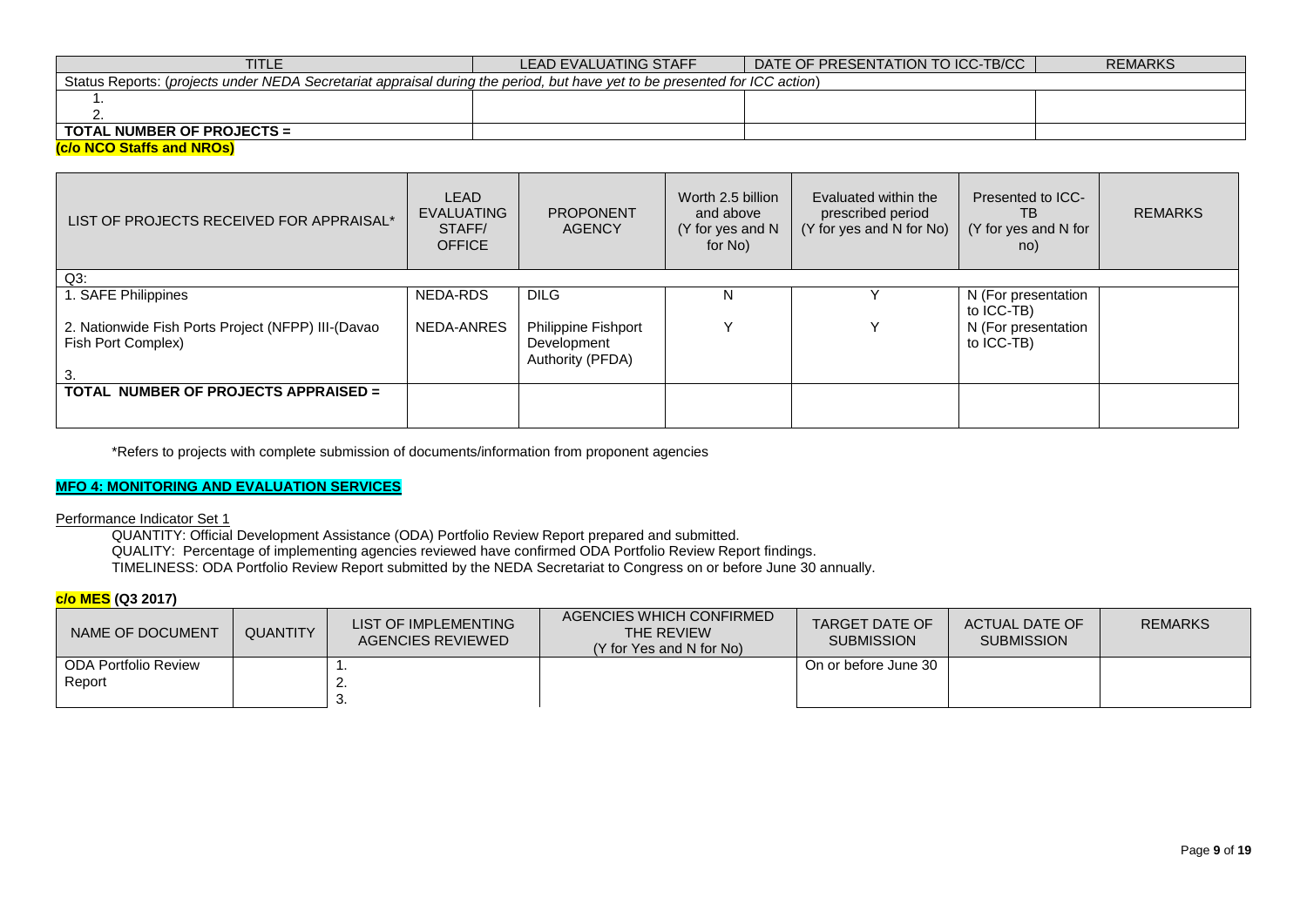| NAME OF DOCUMENT | <b>QUANTITY</b> | LIST OF IMPLEMENTING<br><b>AGENCIES REVIEWED</b> | AGENCIES WHICH CONFIRMED<br>THE REVIEW<br>(Y for Yes and N for No) | TARGET DATE OF<br><b>SUBMISSION</b> | ACTUAL DATE OF<br><b>SUBMISSION</b> | <b>REMARKS</b> |
|------------------|-----------------|--------------------------------------------------|--------------------------------------------------------------------|-------------------------------------|-------------------------------------|----------------|
|                  |                 | Ð.                                               |                                                                    |                                     |                                     |                |
|                  |                 |                                                  |                                                                    |                                     |                                     |                |
|                  | $TOTAL =$       | <b>TOTAL NUMBER OF</b>                           | <b>TOTAL NUMBER OF AGENCIES</b>                                    |                                     |                                     |                |
|                  |                 | $AGENCIES =$                                     | WHICH CONFIRMED THE REVIEW=                                        |                                     |                                     |                |

### **c/o MES**

| REGULAR ODA<br>PERFORMANCE<br><b>REPORTS</b>                     | 2017 Q1<br>TARGET        | 2017 Q <sub>2</sub><br><b>TARGET</b> | 2017 Q3<br><b>TARGET</b> | 2017 Q4<br><b>TARGET</b> | FY 2017 Q3<br><b>ACTUAL</b><br><b>ACCOMPLISHMENT</b>                   | <b>RECEIVED</b><br><b>ADVERSE</b><br><b>FEEDBACK</b><br>(Y for yes and N for<br>no) | <b>TARGET</b> | DATE OF SUBMISSION<br><b>ACTUAL</b>                           | <b>SUBMITTED</b><br><b>WITHIN</b><br><b>PRESCRIED</b><br>TIMEFRAME (Y)<br>for Yes and N for<br>No) | <b>REMARKS</b> |
|------------------------------------------------------------------|--------------------------|--------------------------------------|--------------------------|--------------------------|------------------------------------------------------------------------|-------------------------------------------------------------------------------------|---------------|---------------------------------------------------------------|----------------------------------------------------------------------------------------------------|----------------|
| Loans Report<br>Grants Report<br>Cost Overrun<br>Alert Mechanism | Consolidated<br>Report 1 | Consolidated<br>Report               | Consolidated<br>Report   | Consolidated<br>Report   |                                                                        |                                                                                     |               |                                                               |                                                                                                    |                |
| <b>TOTAL</b>                                                     |                          |                                      |                          |                          | <b>TOTAL NUMBER</b><br>OF ODA<br><b>PERFORMANCE</b><br><b>REPORTS=</b> | % OF REPORTS<br><b>WITH NO</b><br><b>ADVERSE</b><br><b>FEEDBACK:</b>                |               | % OF REPORTS SUBMITTED WITHIN<br><b>PRESCRIBED TIMEFRAME:</b> |                                                                                                    |                |

### Performance Indicator Set 2

QUANTITY: Number of socio-economic assessment reports prepared.

QUALITY: Percentage of socio-economic assessment reports endorsed by the NEDA Secretariat.

TIMELINESS: Percentage of socio-economic assessment reports released within schedule.

## **(c/o NROs and NPPS)**

| NAME OF DOCUMENT                                    | <b>TARGET</b>                                                       | <b>ACTUAL</b> | <b>REMARKS</b>                                                                                                                                                                |
|-----------------------------------------------------|---------------------------------------------------------------------|---------------|-------------------------------------------------------------------------------------------------------------------------------------------------------------------------------|
| 2016 Annual Regional Development Report (RDR)<br>a. | 15 RDRs for 2016 prepared and<br>presented to the RDCs by 4thQ 2017 |               | Drafting of the Davao Regional<br>Development Report for CY 2016 is<br>currently being undertaken and<br>shall be submitted to the NEDA-<br>C.O. within the 3rd Qtr. Of 2017. |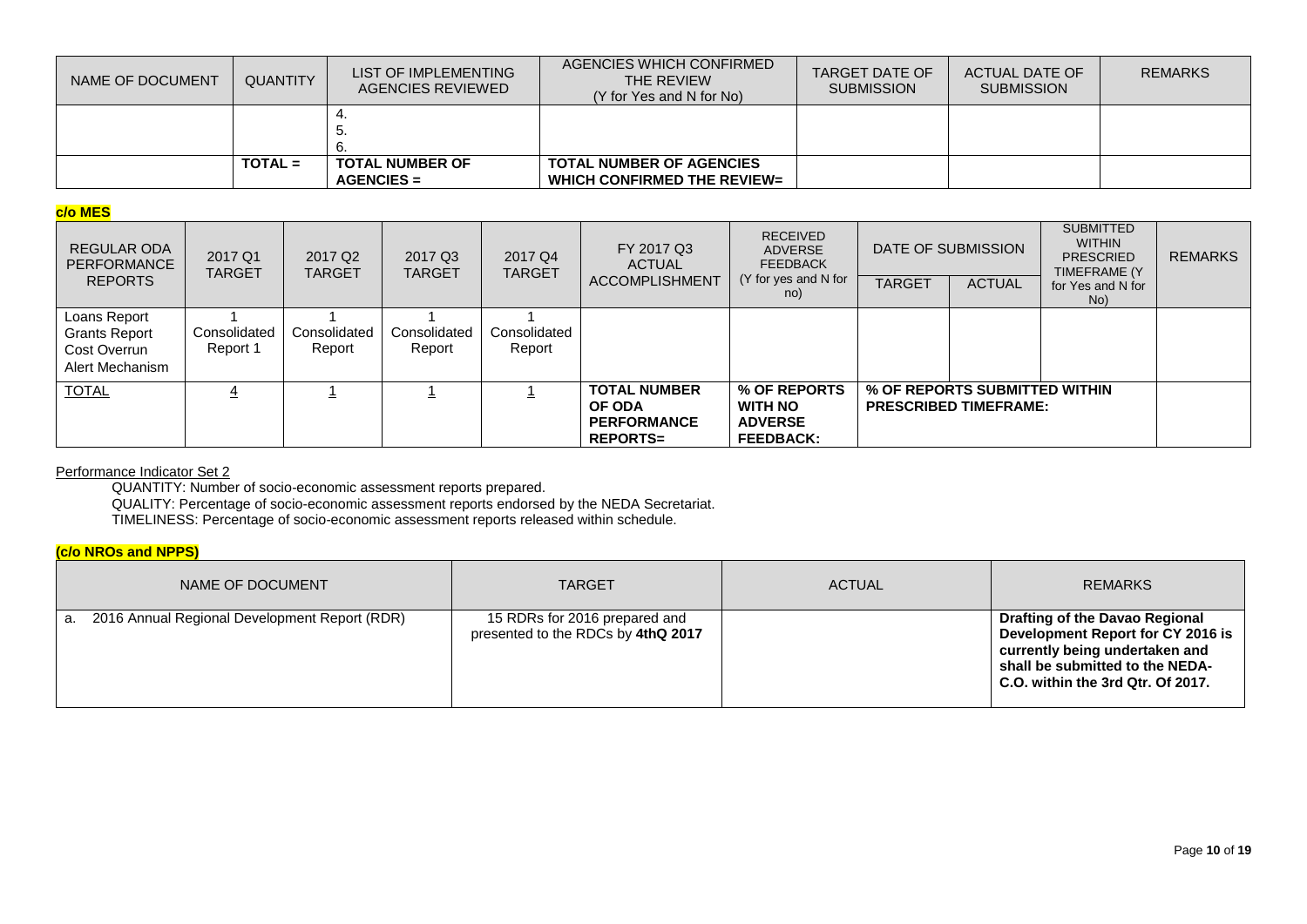| 2017 Socioeconomic Report (SER) | First draft of the 2017 SER presented to<br>NEDA officials and released by $4th$<br>Quarter of 2017 |  |
|---------------------------------|-----------------------------------------------------------------------------------------------------|--|
| $TOTAL = 16$                    | % OF REPORTS RELEASED WITHIN SCHEDULE=                                                              |  |

# **c/o MES**

| $\sim$ $\sim$ $\sim$                                             |                           |                                            |                                                                 |                                                                           |                |
|------------------------------------------------------------------|---------------------------|--------------------------------------------|-----------------------------------------------------------------|---------------------------------------------------------------------------|----------------|
|                                                                  | FY 2017<br><b>TARGETS</b> | FY 2017 Q3 ACTUAL<br><b>ACCOMPLISHMENT</b> | RECEIVED ADVERSE<br><b>FEEDBACK</b><br>(Y for Yes and N for No) | CONDUCTED/ PREPARED<br><b>WITHIN SCHEDULE</b><br>(Y for Yes and N for No) | <b>REMARKS</b> |
| Number of program/project monitored                              |                           |                                            |                                                                 |                                                                           |                |
| Number of missions conducted                                     |                           |                                            |                                                                 |                                                                           |                |
| Number of program/project monitoring and<br>evaluation conducted |                           |                                            |                                                                 |                                                                           |                |
| Re-evaluation of projects requiring changes in                   |                           |                                            |                                                                 |                                                                           |                |
| scope, cost, time, etc.                                          |                           |                                            |                                                                 |                                                                           |                |

# **c/o NROs**

|                                       | 2017<br><b>TARGET</b><br>(TOTAL) | 2017 Q1<br><b>TARGET</b> | 2017 Q <sub>2</sub><br><b>TARGET</b> | 2017 Q3<br><b>TARGET</b> | 2017 Q4<br><b>TARGET</b> | 2017 Q3<br>Actual<br>Accomplishments                            | <b>RECEIVED ADVERSE</b><br><b>FEEDBACK</b><br>(Y for Yes and N for No) | CONDUCTED/<br>PREPARED<br><b>WITHIN</b><br><b>SCHEDULE</b><br>(Y for Yes and N for<br>No) | <b>REMARKS</b> |
|---------------------------------------|----------------------------------|--------------------------|--------------------------------------|--------------------------|--------------------------|-----------------------------------------------------------------|------------------------------------------------------------------------|-------------------------------------------------------------------------------------------|----------------|
| No. of projects monitored             | 32                               | 8                        | 8                                    | 8                        | 8                        | 7 regular projects visited                                      | N                                                                      |                                                                                           |                |
|                                       |                                  |                          |                                      |                          |                          | 1,328 programs/projects<br>monitored through desk<br>monitoring |                                                                        |                                                                                           |                |
| No. of monitoring visits<br>conducted |                                  |                          |                                      |                          |                          | 1-Regular Field<br><b>Monitoring</b>                            | N                                                                      |                                                                                           |                |
| No. of RPMES reports<br>prepared      |                                  |                          |                                      |                          |                          | 1-PMR (2nd Qtr CY 2017)<br>1-FMR (3rd Qtr of CY 2017            | N                                                                      |                                                                                           |                |
| <b>TOTAL</b>                          | 40                               | 10                       | 10                                   | 10                       | 10                       |                                                                 |                                                                        |                                                                                           |                |

# **c/o TSIS**

| NO. OF REQUESTS            | <b>REVIEWED WITHIN</b>   | <b>RECEIVED ADVERSE</b> | <b>REMARKS</b> |
|----------------------------|--------------------------|-------------------------|----------------|
| <b>REQUESTING PARTY</b>    | <b>PRESCRIBED PERIOD</b> | <b>FEEDBACK</b>         |                |
| REQUEST FOR DUTY EXEMPTION | $(Y \text{ or } N)$      | $(Y \text{ or } N)$     |                |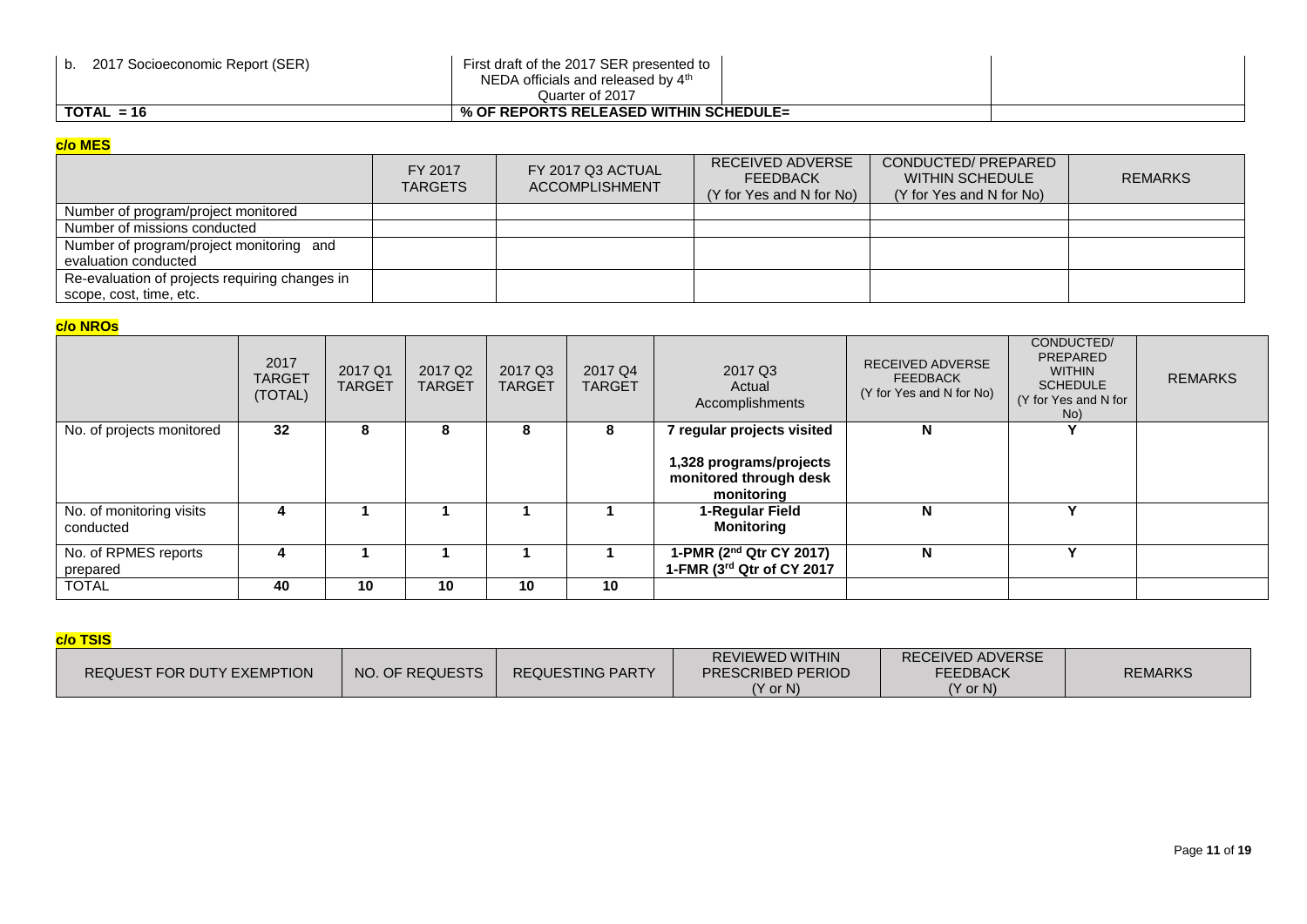| а. | Requests for duty exemption under the<br>last clause of the last paragraph of<br>Section 105 of the TCCP, now Section<br>800 of RA 10863 of the Customs<br>Modernization and Tariff Act (CMTA)                                        |                                                                      |                                                                                   |                                                                                                        |  |
|----|---------------------------------------------------------------------------------------------------------------------------------------------------------------------------------------------------------------------------------------|----------------------------------------------------------------------|-----------------------------------------------------------------------------------|--------------------------------------------------------------------------------------------------------|--|
| b. | Requests for duty exemption under the<br>last clause of the last paragraph<br>(contraceptives) and Section 105 (r) of<br>the TCCP, now Section 800 (s) of the<br>CMTA; and certifications of local non-<br>availability under PD 1362 |                                                                      |                                                                                   |                                                                                                        |  |
|    |                                                                                                                                                                                                                                       | <b>TOTAL NO. OF</b><br><b>REQUESTS FOR</b><br><b>DUTY EXEMPTION:</b> | <b>TOTAL NO. OF REQUESTS</b><br><b>REVIEWED WITH</b><br><b>PRESCRIBED PERIOD:</b> | <b>TOTAL NO. OF</b><br><b>REQUESTS REVIEWED</b><br><b>WITH NO ADVERSE</b><br><b>FEEDBACK RECEIVED:</b> |  |

| <b>CONTRACTOR</b><br>-<br>__<br><b>Contract Contract Contract Contract Contract Contract Contract Contract Contract Contract Contract Contract Co</b><br><b>Contract Contract Contract Contract Contract Contract Contract Contract Contract Contract Contract Contract C</b> | __<br><b>Contract Contract Contract Contract Contract Contract Contract Contract Contract Contract Contract Contract Co</b> |
|-------------------------------------------------------------------------------------------------------------------------------------------------------------------------------------------------------------------------------------------------------------------------------|-----------------------------------------------------------------------------------------------------------------------------|
|-------------------------------------------------------------------------------------------------------------------------------------------------------------------------------------------------------------------------------------------------------------------------------|-----------------------------------------------------------------------------------------------------------------------------|

| ---                                                                                                             |                                                                                                                                           |                                                                                                                                             |                                                            |                |
|-----------------------------------------------------------------------------------------------------------------|-------------------------------------------------------------------------------------------------------------------------------------------|---------------------------------------------------------------------------------------------------------------------------------------------|------------------------------------------------------------|----------------|
| NAME OF DOCUMENT OR SERVICE REQUESTS<br>(Price escalation, project contracts pursuant to GPRA, BOT<br>Law, etc) | <b>REQUESTING PARTY</b>                                                                                                                   | <b>REVIEWED WITHIN</b><br>PRESCRIBED PERIOD<br>$(Y - Yes; N - No)$                                                                          | RECEIVED ADVERSE<br><b>FEEDBACK</b><br>$(Y - Yes; N - No)$ | <b>REMARKS</b> |
|                                                                                                                 |                                                                                                                                           |                                                                                                                                             |                                                            |                |
|                                                                                                                 |                                                                                                                                           |                                                                                                                                             |                                                            |                |
|                                                                                                                 |                                                                                                                                           |                                                                                                                                             |                                                            |                |
| <b>TOTAL NUMBER OF MONITORING DOCUMENTS</b><br>REVIEWED/PREPARED:                                               | <b>TOTAL NUMBER OF</b><br><b>MONITORING</b><br><b>DOCUMENTS</b><br><b>REVIEWED/PREPARED</b><br><b>WITHIN PRESCRIBED</b><br><b>PERIOD=</b> | <b>TOTAL NUMBER OF</b><br><b>MONITORING</b><br><b>DOCUMENTS</b><br>REVIEWED/PREPARED<br><b>WITH NO ADVERSE</b><br><b>FEEDBACK RECEIVED=</b> |                                                            |                |

**QUARTERLY PHYSICAL REPORT OF OPERATION Details of Accomplishment Locally-Funded Projects, Foreign-Assisted Projects, STO, and GASS July – September 2017**

**LOCALLY-FUNDED PROJECTS**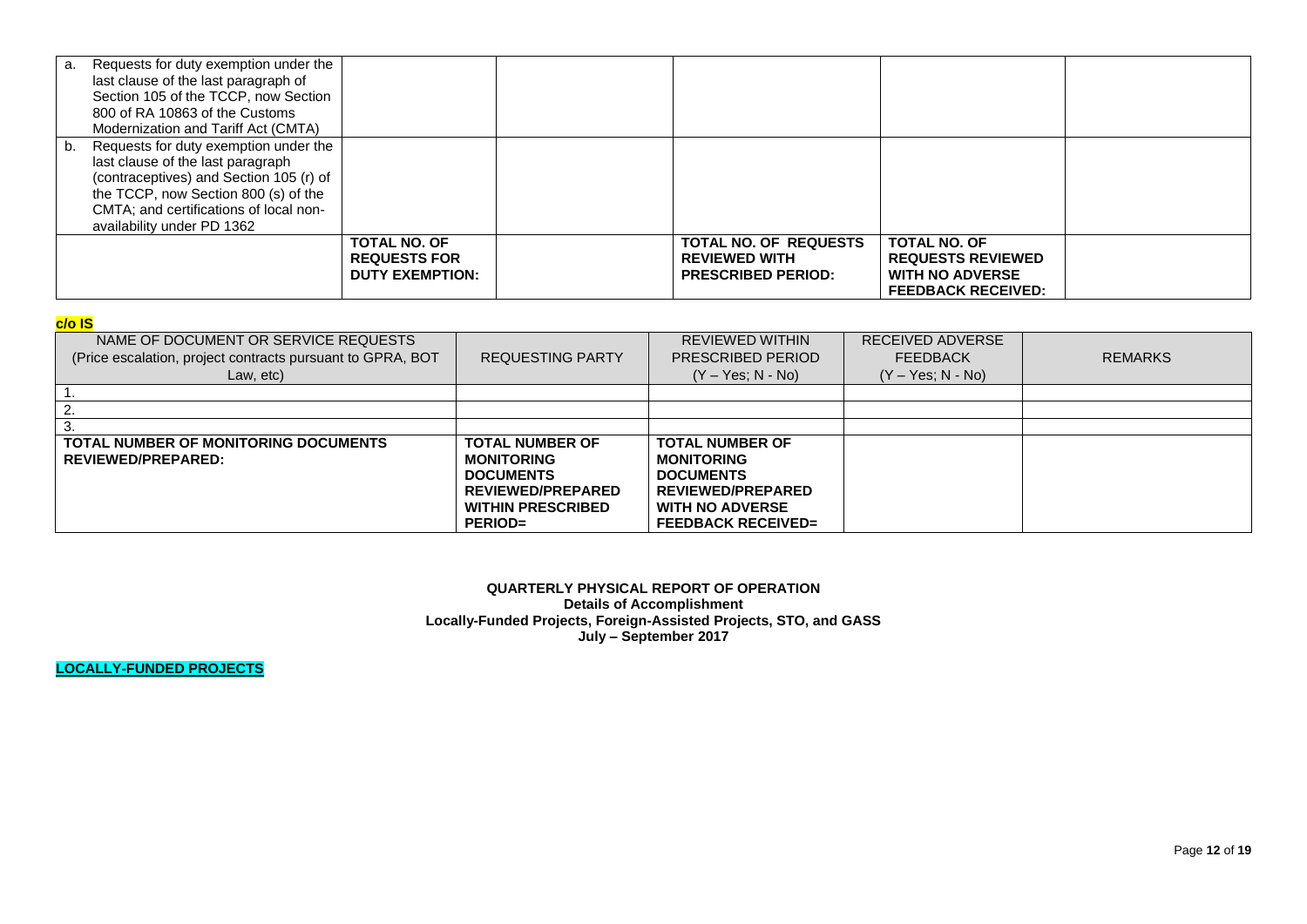| <b>PROJECT NAME</b> |                                             |    |    | 2017 TARGETS |    | 2017 Q3      | <b>REMARKS</b>         |  |
|---------------------|---------------------------------------------|----|----|--------------|----|--------------|------------------------|--|
|                     |                                             | Q1 | Q2 | Q3           | Q4 | <b>TOTAL</b> | <b>ACCOMPLISHMENTS</b> |  |
| а.                  | Implementation of the Management            |    |    |              |    |              |                        |  |
|                     | Information System Network (NEDA            |    |    |              |    |              |                        |  |
|                     | Information Network Project) (c/o ICTS)     |    |    |              |    |              |                        |  |
| b.                  | Value Engineering/ Value Analysis (VE/VA)   |    |    |              |    |              |                        |  |
|                     | Project (c/o IS)                            |    |    |              |    |              |                        |  |
| C.                  | Infrastructure Development Preparation Fund |    |    |              |    |              |                        |  |
|                     | (c/o IS)                                    |    |    |              |    |              |                        |  |

### **FOREIGN-ASSISTED PROJECTS**

| <b>PROJECT NAME</b> |    |    | 2017 TARGETS |    | 2017 Q2 ACTUAL | <b>REMARKS</b>         |  |
|---------------------|----|----|--------------|----|----------------|------------------------|--|
|                     | Q1 | Q2 | Q3           | Q4 | <b>TOTAL</b>   | <b>ACCOMPLISHMENTS</b> |  |
|                     |    |    |              |    |                |                        |  |
|                     |    |    |              |    |                |                        |  |

### **SUPPORT TO OPERATIONS**

| PERFORMANCE INDICATOR                                 | FY 2017 TARGETS | FY 2017 Q2<br><b>TARGETS</b> | FY 2017 Q2 ACTUAL<br><b>ACCOMPLISHMENTS</b>                                                                                                                   | <b>REMARKS</b> |
|-------------------------------------------------------|-----------------|------------------------------|---------------------------------------------------------------------------------------------------------------------------------------------------------------|----------------|
| Maintenance and Improvement of ICT<br><b>Services</b> |                 |                              | Maintained the NRO XI Website                                                                                                                                 |                |
|                                                       |                 |                              | Maintained the NRO XI Intranet                                                                                                                                |                |
|                                                       |                 |                              | Maintained computerized office processes                                                                                                                      |                |
|                                                       |                 |                              | Maintenance of NEDA-RDC XI burstable                                                                                                                          |                |
|                                                       |                 |                              | 300 Mbps Internet Connectivity                                                                                                                                |                |
| Conduct of NRO XI Internal                            |                 |                              | Conducted the following:                                                                                                                                      |                |
| Meetings/Activities                                   |                 |                              | • 4 ManCom Meetings                                                                                                                                           |                |
|                                                       |                 |                              | • 3 General Staff Meetings                                                                                                                                    |                |
|                                                       |                 |                              | • 8 Division Meetings                                                                                                                                         |                |
|                                                       |                 |                              | • 1 SPB Meeting                                                                                                                                               |                |
|                                                       |                 |                              | • 5 SBAC - Meetings                                                                                                                                           |                |
|                                                       |                 |                              | • 2 BAC Meetings                                                                                                                                              |                |
| NRO XI 2017 Internal Planning Conference              |                 |                              | 2017 Mid-Year Performance Assessment<br>Workshop and Second Semester Work and<br>Financial<br>Programming<br>(MYPAW-<br>SSWFPC) on July 21, 2017, July 24-25, |                |
|                                                       |                 |                              | 2017                                                                                                                                                          |                |
| <b>External Linkages</b>                              |                 |                              | Participation of RD Maria Lourdes D. Lim to<br>following activities, viz:                                                                                     |                |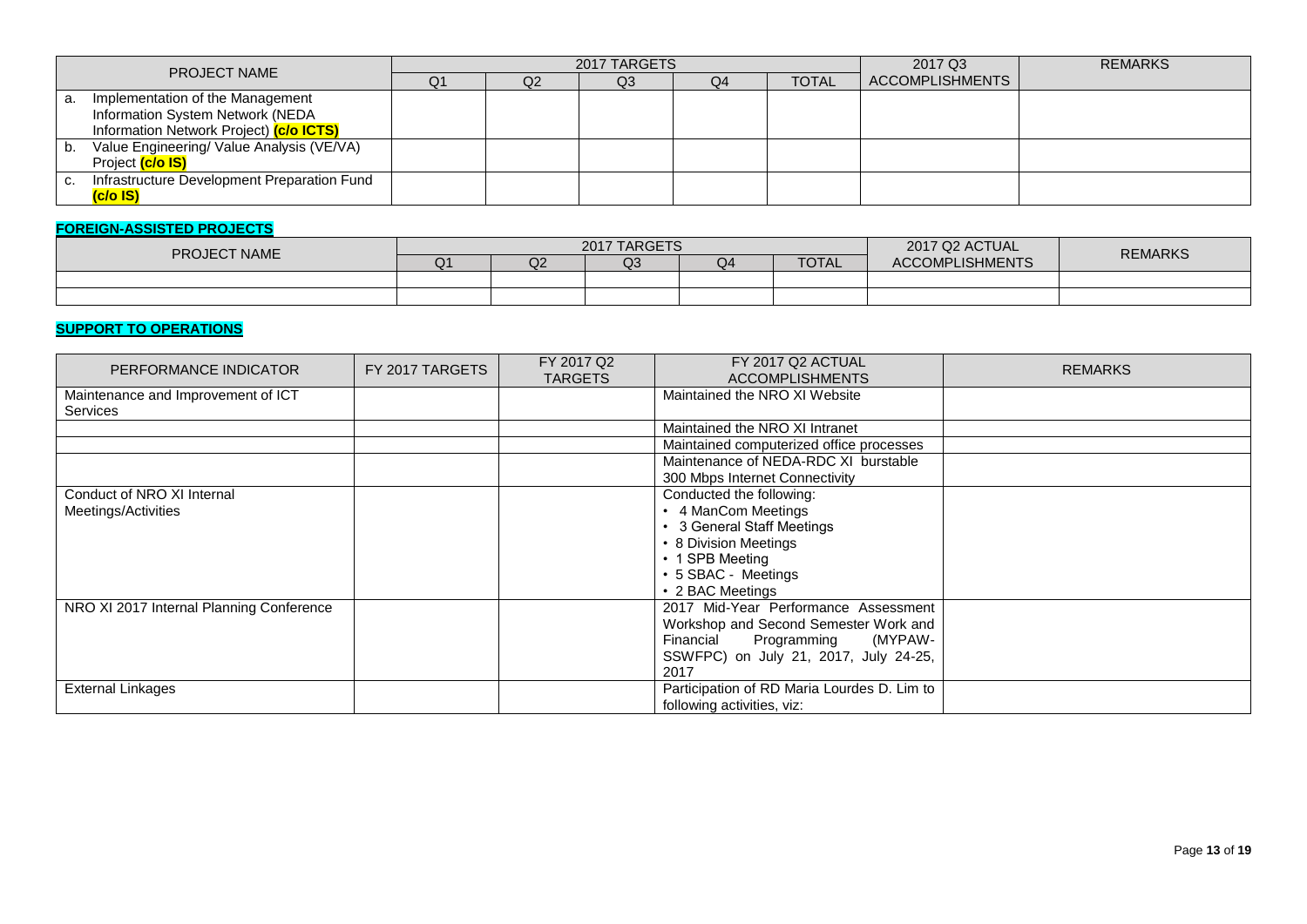| RTWPB XI Meetings<br>RPOC XI Meeting<br>ARENA XI Board Meeting<br><b>COSERAM Meeting</b><br>Meeting with JICA Meetings, Business<br>World and Nippon Company |
|--------------------------------------------------------------------------------------------------------------------------------------------------------------|
| <b>SUC Finance Committee Meetings</b><br><b>BSP Awarding Ceremony</b>                                                                                        |

## **GENERAL ADMINISTRATIVE AND SUPPORT SERVICES**

| PERFORMANCE INDICATOR                                                       | FY 2017 TARGET<br>(TOTAL)                                                                                                | FY 2017 Q1 TARGET                              | 201<br>7<br>Q2<br><b>TA</b><br><b>RG</b><br>ET | 2017<br>Q <sub>3</sub><br><b>TARGE</b> | 2017 Q4<br><b>TARGET</b> | FY 2017 Q2 ACTUAL<br><b>ACCOMPLISHMENT</b><br><b>REPORT</b> | <b>REMARKS</b> |
|-----------------------------------------------------------------------------|--------------------------------------------------------------------------------------------------------------------------|------------------------------------------------|------------------------------------------------|----------------------------------------|--------------------------|-------------------------------------------------------------|----------------|
| Leadership and Management                                                   |                                                                                                                          |                                                |                                                |                                        |                          |                                                             |                |
| Implementation of Quality Management<br>System (QMS) thru ISO certification | ISO 2 <sup>nd</sup> Year<br>Surveillance Audit                                                                           | ISO 2 <sup>nd</sup> Year<br>Surveillance Audit |                                                |                                        |                          |                                                             |                |
|                                                                             |                                                                                                                          |                                                |                                                |                                        |                          |                                                             |                |
| Implementation of the Strategic<br>Performance Management System<br>(SPMS)  | Preparation of 2017<br>Office/Division<br>Performance<br>Commitment and<br>Review<br>(OPCR/DPCR), DPCR<br>and IPCR forms | OPCR, DPCRs and<br>IPCRs and WFP<br>prepared   |                                                |                                        |                          |                                                             |                |
| Human Resource Development and<br>Management                                |                                                                                                                          |                                                |                                                |                                        |                          | Submitted to CSC RO XI<br>Reports on Appointment issued     |                |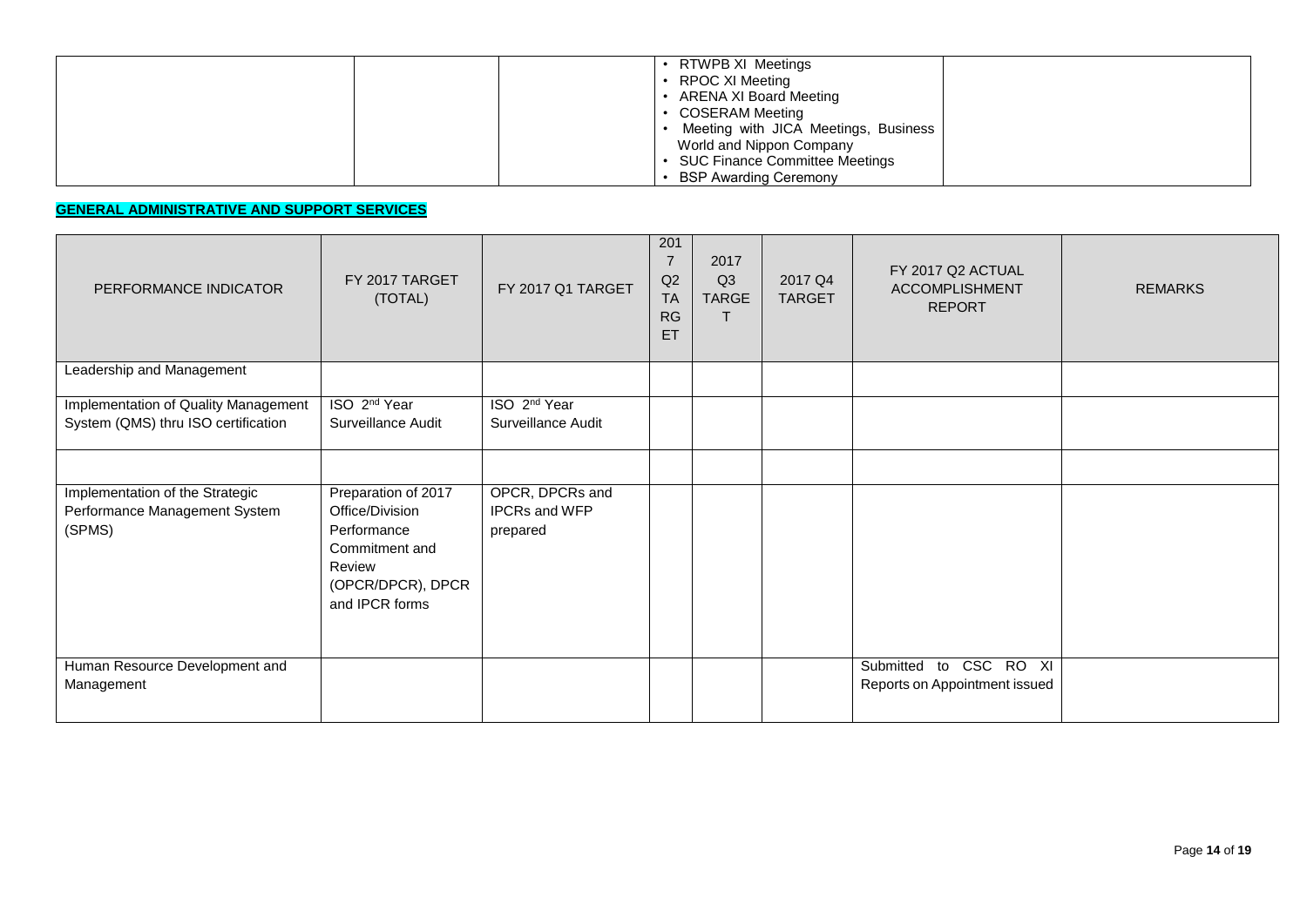|                                                                                                                                                                                                             |                                                                     |                                                                         |  | for the months of June 2017,<br>July 2017 & August 2017                                                                                                                                    |  |
|-------------------------------------------------------------------------------------------------------------------------------------------------------------------------------------------------------------|---------------------------------------------------------------------|-------------------------------------------------------------------------|--|--------------------------------------------------------------------------------------------------------------------------------------------------------------------------------------------|--|
|                                                                                                                                                                                                             |                                                                     |                                                                         |  | Submitted to CSC RO XI<br>Reports on Separation for the<br>months of June 2017, July<br>2017 & August 2017                                                                                 |  |
|                                                                                                                                                                                                             |                                                                     |                                                                         |  | Staff<br>Evaluated<br>the<br>recommended for awards and<br>incentives under the NEDA XI -<br>Agency<br>approved<br>PRAISE/NAIS for the 2nd<br>quarter of CY 2017                           |  |
|                                                                                                                                                                                                             |                                                                     |                                                                         |  | Submitted to COA Resident<br>Auditors the Monthly Report on<br>Accumulated Leave Credits as<br>well as the monthly Daily Time<br>Records (DTRs) for June 2017,<br>July 2017 & August 20177 |  |
| Implementation of the HRD Plan, 2014-<br>2018                                                                                                                                                               | 100% Implementation<br>of NRO XI HRD Plan,<br>2014-2018 within 2017 |                                                                         |  | Utilized the HRD Plan in<br>evaluating and prioritizing staff<br>- candidates to trainings and<br>scholarship programs both<br>local and abroad                                            |  |
| Implement short-term and long-term<br>training programs based on the<br>approved NEDA HRD Plan to improve<br>the competencies of the NEDA<br>workforce (Conduct of Capability<br><b>Building Trainings)</b> | 100% of trainings<br>conducted/availed<br>within<br>schedule        | <b>Conduct of Various</b><br><b>Training Activities as</b><br>scheduled |  | Attendance to the Workshop<br>and Formulation of the NEDA<br>Data Privacy Program and<br>Preparation of the NEDA Data<br>Privacy Manual on July 31 to<br>August 2, 2017.                   |  |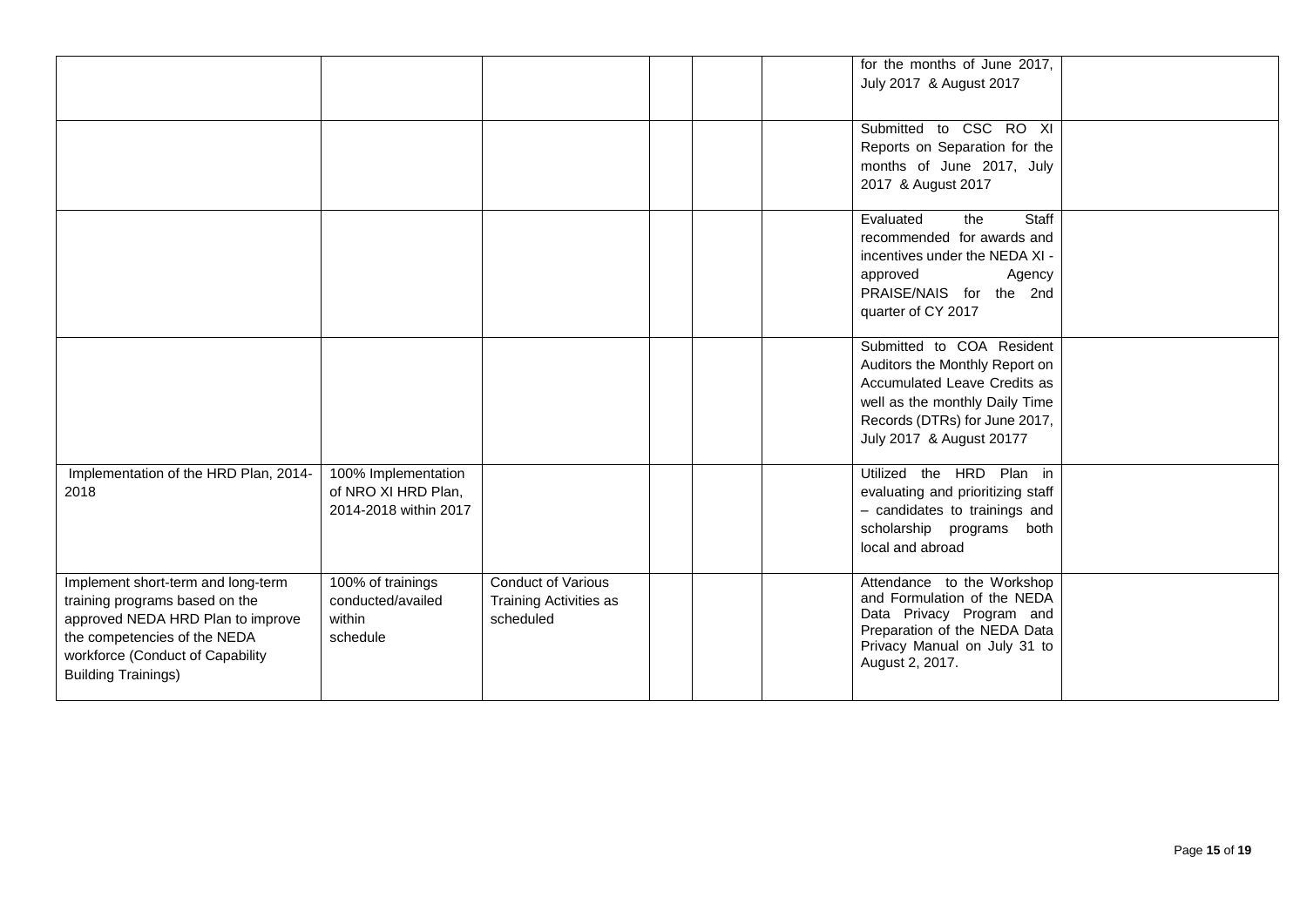|                                                   |                                        |  |  | Attendance to the Promotion of<br>JICA Knowledge Co-Creation<br>Program (KCCP) Courses at<br>the Pinnacle Hotel on August<br>3, 2017                                                                         |  |
|---------------------------------------------------|----------------------------------------|--|--|--------------------------------------------------------------------------------------------------------------------------------------------------------------------------------------------------------------|--|
|                                                   |                                        |  |  | Attendance to the Epson<br>Solutions and Technology<br>Showcase 2017 at Metro<br>Lifestyle Bldg. on August 11,<br>2017                                                                                       |  |
|                                                   |                                        |  |  | Attendance of two NRO XI<br>staff to the Capacity Building<br>Workshop on Value<br>Engineering/Value Analysis<br>(VEVA) for Infrastruture<br>Projects for NROs on Sept. 4-<br>9, 2017                        |  |
|                                                   |                                        |  |  | Attendance of of one ORD<br>staff EDS II Cabiles to the<br>Workshop on NEDA's Study<br>for the Development Model for<br>Socio-Economic Analysis on<br>Sept. 5-8, 2017                                        |  |
|                                                   |                                        |  |  | Attendance of RD Lim to the<br><b>CESB TSI Retraining &amp;</b><br><b>VORLS Refresher Session,</b><br>PIDS Public Policy Forum and<br><b>NUSECO Strategic Planning</b><br>Conference on Sept. 18-22,<br>2017 |  |
|                                                   |                                        |  |  | Attendance of RD Lim, CAO<br>Anaud and Accountant III<br>Boga to the CY 2017 AOs &<br>FOs Conference on Sept. 19-<br>22, 2017                                                                                |  |
| <b>Financial Resources Management</b><br>Services | Work and Financial<br>Plan for FY 2017 |  |  | Attendance of SAO Ireneo C.<br>Gerodias, Jr., Accountant<br>Kristoffer Kim K. Boga and<br>Admin. Aide VI Angelo Tesoro<br>to the eNGAS and eBudget                                                           |  |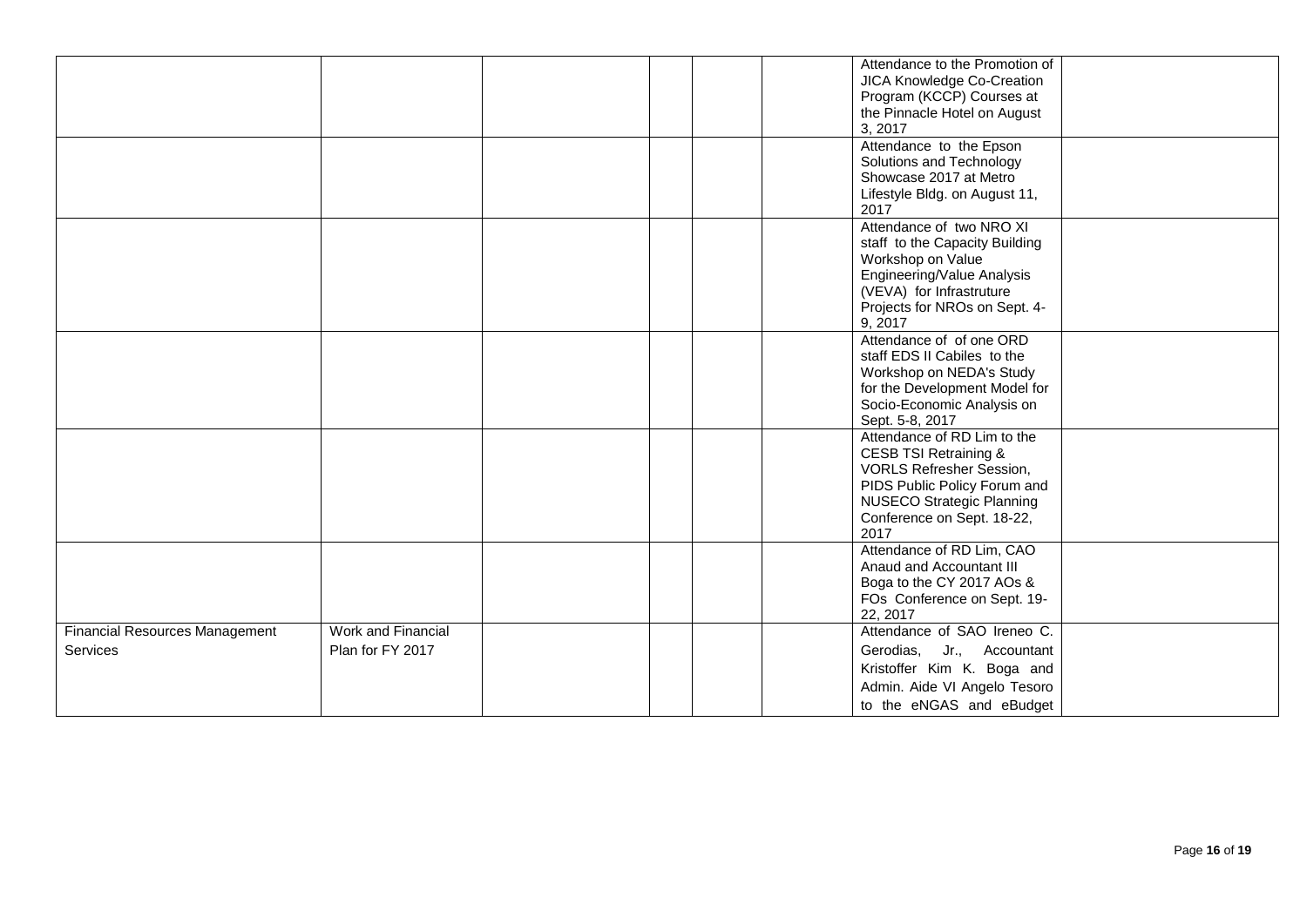|                                                                                 |                                                                                           |                                                                 | System Roll-out on Sept. 25-<br>29, 2017 Pasig City                                                    |                                                                                                                                                                                                                                                                          |
|---------------------------------------------------------------------------------|-------------------------------------------------------------------------------------------|-----------------------------------------------------------------|--------------------------------------------------------------------------------------------------------|--------------------------------------------------------------------------------------------------------------------------------------------------------------------------------------------------------------------------------------------------------------------------|
| Preparation of the FY 2018 Budget<br>Proposal                                   | Preparation of the<br>NEDA-RDC XI FY<br>2018 Budget Proposal                              | NEDA-RDC XI FY 2018<br><b>Budget Proposal</b><br>prepared       |                                                                                                        |                                                                                                                                                                                                                                                                          |
| Preparation of Budget Utilization<br>Reports (BURs)                             | 12 BURs                                                                                   | 3 BURs                                                          | Submitted 3 BURs, June, July<br>and August 2017                                                        |                                                                                                                                                                                                                                                                          |
| Preparation of Financial Accountability<br><b>Reports FARs</b>                  | 24 FARs-NEDA XI &<br>24 FARS-RDC XI                                                       | 6 FARs-NEDA XI & 6<br><b>FARs-RDC XI</b>                        | Submitted twelve (12) 2nd<br>Quarter CY 2017 FARs 1-4, &<br>six for June, July and August<br>FAR No. 4 |                                                                                                                                                                                                                                                                          |
| Preparation of Statements of<br>Allotments, Obligations and Balances<br>(SAOBs) | 12 SAOBs-NEDA XI &<br>12 SAOBs-RDC XI                                                     | 3 SAOBs-NEDA XI & 3<br>SAOBs-RDC XI                             | Submitted 6 SAOBs for NEDA<br>& RDC XI for June, July and<br>August 2017                               |                                                                                                                                                                                                                                                                          |
| Preparation of Financial Performance<br>Reports (FPRs)                          | 12 FPRs-NEDA XI &<br>12 FPRs-RDC XI                                                       | 3 FPRs-NEDA XI & 3<br>FPRs-RDC XI                               | Submitted 6 FPRs for -NEDA<br>XI & RDC XI for June, July and<br>August 2017                            |                                                                                                                                                                                                                                                                          |
| Summary Performance Monitoring<br>Reports (SPMRs)                               | 12 - NEDA XI<br>12-RDC XI                                                                 | 3 - NEDA XI<br>3-RDC XI                                         | Submitted 6 - NEDA XI & RDC<br>XI SPMRs for June, July and<br>August 2017                              |                                                                                                                                                                                                                                                                          |
| Physical Resources and Asset<br>Management                                      | <b>Procurement Activities</b><br>for NRO XI Projects<br>approved in FY 2017<br><b>GAA</b> | 1)Supply and<br>Installation of 800 kgs.,<br>10-person Elevator |                                                                                                        | The implementation of the<br>project was suspended effective<br>effective July 19, 2017 and<br>resumed on August 16, 2017<br>upon approval of the building<br>permit by the Davao City<br>Engineer's Office. Project<br>completion is moved to<br>November 10, 2017. The |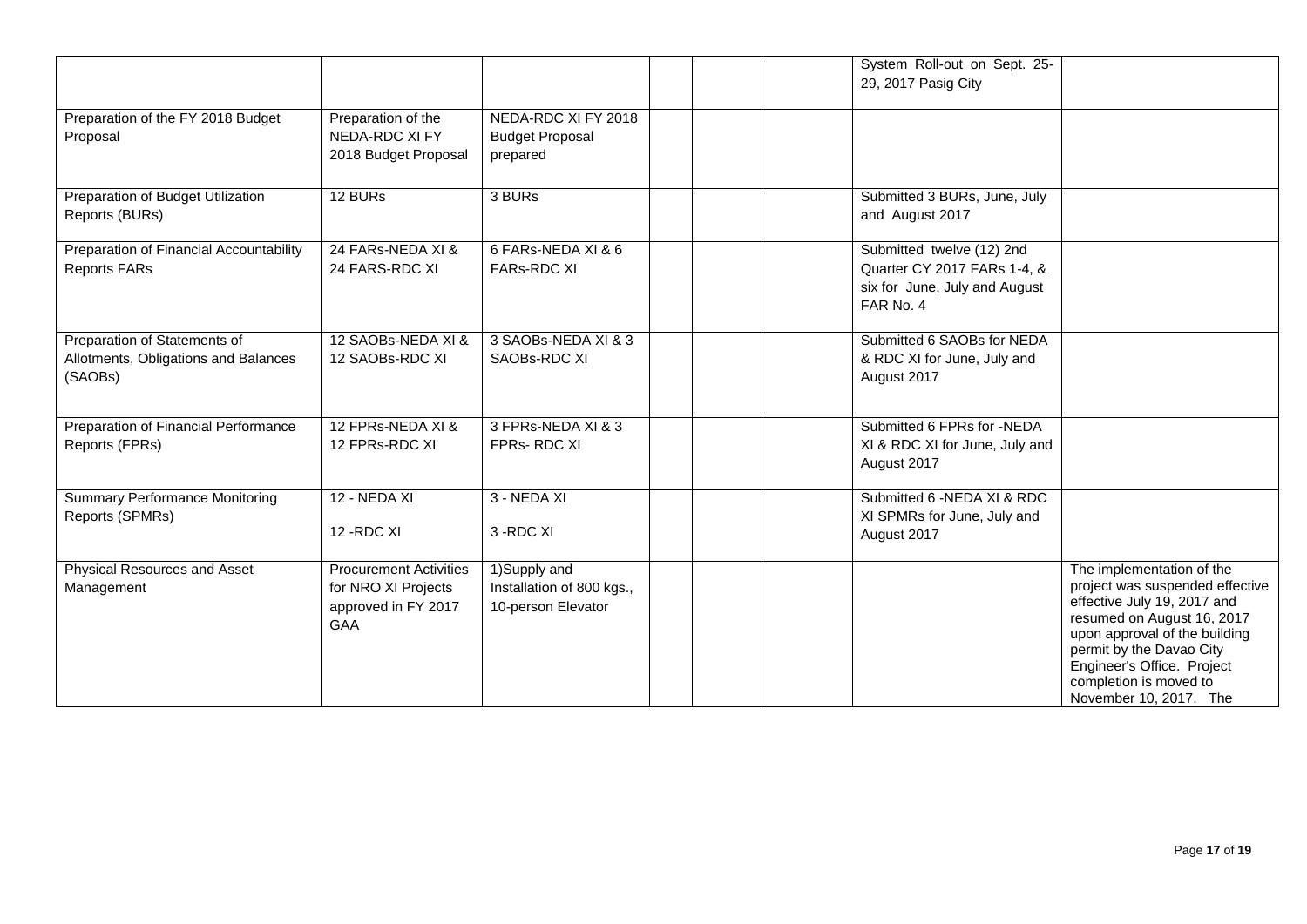|                                                                                       |                                                                                                                                                                                                |  | project is 10.52% completed per<br>evaluation of the NEDA XI<br><b>Technical Working Group</b><br>(TWG). The Contractor's<br>accomplishment report was<br>55.18% for it includes the actual<br>delivery of the passenger<br>elevator unit. The NEDA XI<br>TWG could not count it as<br>accomplishment without the<br>installation of the elevator unit.                                                                                                                                                                                                             |
|---------------------------------------------------------------------------------------|------------------------------------------------------------------------------------------------------------------------------------------------------------------------------------------------|--|---------------------------------------------------------------------------------------------------------------------------------------------------------------------------------------------------------------------------------------------------------------------------------------------------------------------------------------------------------------------------------------------------------------------------------------------------------------------------------------------------------------------------------------------------------------------|
|                                                                                       | 2) Supply and<br>Installation of Two (2)<br>Unit Generator Sets,<br>one (1) unit 100 KVA<br>and one (1) unit 50<br><b>KVA</b>                                                                  |  | The total cost incurred of<br>P708,655.75 includes payment<br>of the 15% mobilization cost<br>ofP242,137.50 and first partial<br>billing of P466,518.25. The two<br>(2) units 100 KVA and 50 KVA<br>with Automatic Transfer Switch<br>(ATS) were already installed.<br>The construction of housing is<br>still on-going and cabling works<br>have not been started yet. The<br>Office is still conducting the re-<br>evaluation of the load<br>requirements of the NEDA XI -<br>RDC XI Center as basis in<br>allocating the powerload<br>capacity of the equipment. |
| Procurement of the<br>Research and<br><b>Development Projects</b><br>and Impact Study | Procurement of R & D<br>studies:<br>1) Creation of Regional<br><b>Econometric Model</b><br>(REM) for Gross<br><b>Regional Domestic</b><br>Product Target-<br>setting and Building<br>Scenarios |  | Upon thorough evaluation of the<br>bid proposals, the Office's<br>Special Bids and Awards<br>Committee (SBAC) has<br>recommended the award of the<br>contract to the lone bidder,<br>Brain Trust, Inc. (BTI) & was<br>approved by the HOPE. The<br>Notice of Award was issued to<br>the winning Contractor on<br>September 28, 2017. The draft                                                                                                                                                                                                                      |